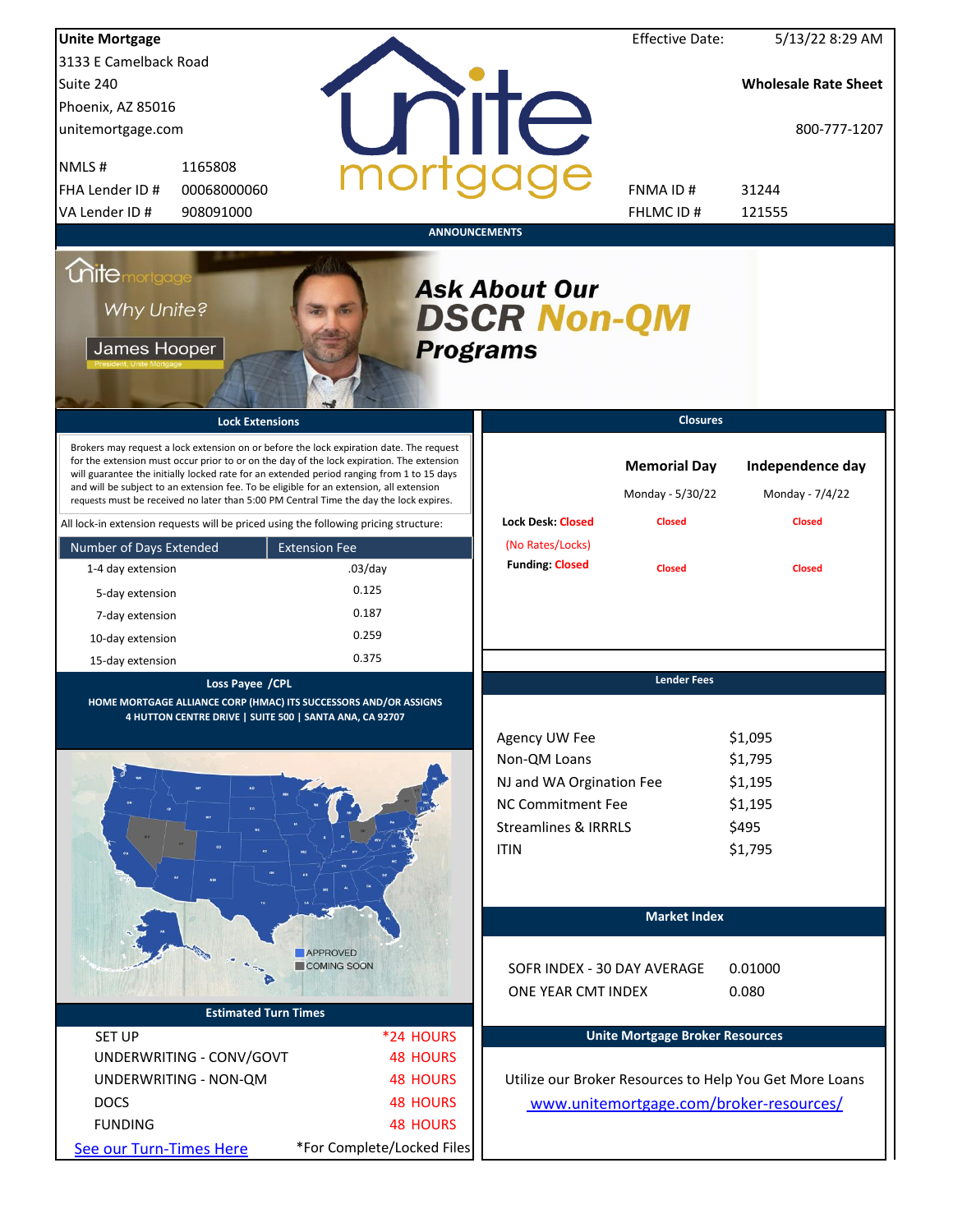

#### **Rates are subject to change without prior notice Not for Public View • For Professional Use Only <b>Leading Community** Lock Desk

Price Change Effective: 9:00 AM PST

[locks@unitemtg](mailto:locks@unitemtg.com).com File Update: 13-May-2022 8:05 AM Effective Date: 13-May-2022 Lock Hours: 9:00 A.M. - 3:00 P.M. PST

# **INVESTOR PRIME**

| <b>30 DAY PRICING</b> |                |          |  |  |  |  |  |  |
|-----------------------|----------------|----------|--|--|--|--|--|--|
| <b>RATE</b>           | <b>5/6 ARM</b> | 30YR FIX |  |  |  |  |  |  |
| 8.500                 | 102.8750       | 102.6250 |  |  |  |  |  |  |
| 8.375                 | 102.7500       | 102.5000 |  |  |  |  |  |  |
| 8.250                 | 102.6250       | 102.3750 |  |  |  |  |  |  |
| 8.125                 | 102.5000       | 102.2500 |  |  |  |  |  |  |
| 8.000                 | 102.3750       | 102.1250 |  |  |  |  |  |  |
| 7.875                 | 102.2500       | 102.0000 |  |  |  |  |  |  |
| 7.750                 | 102.1250       | 101.8750 |  |  |  |  |  |  |
| 7.625                 | 102.0000       | 101.7500 |  |  |  |  |  |  |
| 7.500                 | 101.8750       | 101.6250 |  |  |  |  |  |  |
| 7.375                 | 101.7500       | 101.5000 |  |  |  |  |  |  |
| 7.250                 | 101.6250       | 101.3750 |  |  |  |  |  |  |
| 7.125                 | 101.5000       | 101.2500 |  |  |  |  |  |  |
| 7.000                 | 101.3750       | 101.1250 |  |  |  |  |  |  |
| 6.875                 | 101.2500       | 101.0000 |  |  |  |  |  |  |
| 6.750                 | 101.0000       | 100.7500 |  |  |  |  |  |  |
| 6.625                 | 100.7500       | 100.5000 |  |  |  |  |  |  |
| 6.500                 | 100.5000       | 100.2500 |  |  |  |  |  |  |
| 6.375                 | 100.2500       | 100.0000 |  |  |  |  |  |  |
| 6.250                 | 99.8750        | 99.6250  |  |  |  |  |  |  |
| 6.125                 | 99.5000        | 99.2500  |  |  |  |  |  |  |
| 6.000                 | 99.0000        | 98.7500  |  |  |  |  |  |  |
| 5.875                 | 98.5000        | 98.2500  |  |  |  |  |  |  |
|                       |                |          |  |  |  |  |  |  |

| <b>MAX PRICING (Lower of Price or Premium)</b> |          |  |  |  |  |  |  |  |
|------------------------------------------------|----------|--|--|--|--|--|--|--|
| No Prepay - Hard                               | 98 7500  |  |  |  |  |  |  |  |
| 1yr Prepay - Hard                              | 99 8750  |  |  |  |  |  |  |  |
| 2yr Prepay - Hard                              | 100 1250 |  |  |  |  |  |  |  |
| 3yr Prepay - Hard                              | 100.3750 |  |  |  |  |  |  |  |
| 4yr Prepay - Hard                              | 100.6250 |  |  |  |  |  |  |  |
| 5yr Prepay - Hard                              | 100.8750 |  |  |  |  |  |  |  |
|                                                |          |  |  |  |  |  |  |  |
| <b>ARM MARGIN</b>                              |          |  |  |  |  |  |  |  |
| 5.000                                          | SOFR     |  |  |  |  |  |  |  |
|                                                |          |  |  |  |  |  |  |  |
| <b>LOCK FEES</b>                               |          |  |  |  |  |  |  |  |
| Relock Fee:                                    | 250      |  |  |  |  |  |  |  |
| Extension Fee Per Diem:                        | 030      |  |  |  |  |  |  |  |

| <b>30 DAY PRICING</b>                                                                                        |                                         |                                 |                 |                            |                                                | <b>PRICING ADJUSTMENTS</b>                |                    |                    |                    |                    |                    |                    |                      |
|--------------------------------------------------------------------------------------------------------------|-----------------------------------------|---------------------------------|-----------------|----------------------------|------------------------------------------------|-------------------------------------------|--------------------|--------------------|--------------------|--------------------|--------------------|--------------------|----------------------|
| <b>RATE</b><br>8.500                                                                                         | <b>5/6 ARM</b><br>102.8750              | 30YR FIX<br>102.6250            |                 | <b>Documentation</b>       |                                                | <b>Credit Score</b>                       | $00.01 - 50$       | $50.01 - 55$       | 55.01-60           | LTV<br>60.01-65    | 65.01-70           | 70.01-75           | 75.01-80             |
| 8.375                                                                                                        | 102.7500                                | 102.5000                        |                 |                            |                                                | : 780                                     | (0.250)            | (0.375)            | (0.500)            | (0.625)            | (0.875)            | (1.125)            | (1.750)              |
| 8.250<br>8.125                                                                                               | 102.6250<br>102.5000                    | 102.3750<br>102.2500            |                 |                            |                                                | 760 - 779<br>740 - 759                    | (0.375)<br>(0.375) | (0.375)<br>(0.500) | (0.625)<br>(0.750) | (0.875)<br>(1.000) | (1.000)<br>(1.250) | (1.375)<br>(1.625) | (2.000)              |
| 8.000                                                                                                        | 102.3750                                | 102.1250                        |                 |                            |                                                | 720 - 739                                 | (0.500)            | (0.625)            | (0.875)            | (1.125)            | (1.500)            | (2.000)            | (2.250)<br>(2.750)   |
| 7.875                                                                                                        | 102.2500                                | 102.0000                        |                 | <b>DSCR</b>                |                                                | 700 - 719                                 | (0.625)            | (0.750)            | (1.000)            | (1.375)            | (1.875)            | (2.500)            | (3.500)              |
| 7.750                                                                                                        | 102.1250                                | 101.8750                        |                 |                            |                                                | 680 - 699                                 | (0.875)            | (1.000)            | (1.250)            | (1.750)            | (2.250)            | (3.000)            | (3.875)              |
| 7.625<br>7.500                                                                                               | 102.0000<br>101.8750                    | 101.7500<br>101.6250            |                 |                            | $660 - 679$<br>$640 - 659$                     | (1.375)<br>(1.875)                        | (1.500)<br>(2.000) | (1.625)<br>(2.125) | (2.250)<br>(2.750) | (3.125)<br>(3.625) | (3.750)<br>(4.750) | (4.500)<br>#N/A    |                      |
| 7.375                                                                                                        | 101.7500                                | 101.5000                        |                 |                            | $620 - 639$                                    | (2.375)                                   | (2.500)            | (2.625)            | (3.250)            | (4.125)            | #N/A               | $\#N/A$            |                      |
| 7.250                                                                                                        | 101.6250                                | 101.3750                        |                 |                            |                                                | 780                                       | (0.125)            | (0.250)            | (0.250)            | (0.375)            | (0.500)            | (0.625)            | (0.875)              |
| 7.125                                                                                                        | 101.5000                                | 101.2500                        |                 | Bank Statements (12 & 24)  |                                                | 760 - 779<br>740 - 759                    | (0.250)            | (0.250)            | (0.250)            | (0.500)            | (0.625)            | (0.750)            | (1.125)              |
| 7.000<br>6.875                                                                                               | 101.3750<br>101.2500                    | 101.1250<br>101.0000            |                 |                            |                                                | 720 - 739                                 | (0.250)<br>(0.250) | (0.250)<br>(0.375) | (0.250)<br>(0.375) | (0.625)<br>(0.750) | (0.750)<br>(0.875) | (1.000)<br>(1.125) | (1.375)<br>(1.625)   |
| 6.750                                                                                                        | 101.0000                                | 100.7500                        |                 |                            |                                                | 700 - 719                                 | (0.375)            | (0.375)            | (0.625)            | (0.875)            | (1.125)            | (1.500)            | (2.000)              |
| 6.625                                                                                                        | 100.7500                                | 100.5000                        |                 |                            |                                                | 680 - 699<br>$660 - 679$                  | (0.375)            | (0.500)            | (0.750)            | (1.000)            | (1.375)            | (1.750)            | (2.500)              |
| 6.500<br>6.375                                                                                               | 100.5000<br>100.2500                    | 100.2500<br>100.0000            |                 |                            | 640 - 659<br>$620 - 639$                       |                                           | (0.500)<br>(0.750) | (0.750)<br>(1.000) | (1.000)<br>(1.250) | (1.500)<br>(1.750) | (2.250)<br>(2.500) | (2.750)<br>(3.125) | (3.500)<br>#N/ $\mu$ |
| 6.250                                                                                                        | 99.8750                                 | 99.6250                         |                 |                            |                                                |                                           | (1.250)            | (1.500)            | (1.750)            | (2.250)            | (3.000)            | #N/A               | $\#N/A$              |
| 6.125                                                                                                        | 99.5000                                 | 99.2500                         |                 |                            |                                                | $\geq 780$                                | (0.125)            | (0.250)            | (0.250)            | (0.625)            | (0.875)            | (1.125)            | $\#N/A$              |
| 6.000                                                                                                        | 99.0000                                 | 98.7500                         |                 |                            |                                                | 760 - 779<br>740 - 759                    | (0.125)            | (0.250)            | (0.375)            | (0.750)            | (1.000)            | (1.375)            | #N/A                 |
| 5.875                                                                                                        | 98.5000                                 | 98.2500                         |                 |                            |                                                | 720 - 739                                 | (0.250)<br>(0.375) | (0.250)<br>(0.500) | (0.500)<br>(0.625) | (0.875)<br>(1.000) | (1.125)<br>(1.500) | (1.625)<br>(2.000) | $\#N/A$<br>$\#N/A$   |
|                                                                                                              |                                         |                                 |                 | <b>Asset Depletion</b>     |                                                | 700 - 719                                 | (0.500)            | (0.625)            | (1.000)            | (1.375)            | (1.875)            | (2.500)            | $\#N/A$              |
|                                                                                                              |                                         |                                 |                 |                            |                                                | 680 - 699                                 | (0.625)            | (0.750)            | (1.250)            | (1.750)            | (2.250)            | (3.000)            | $\#N/A$              |
|                                                                                                              |                                         |                                 |                 |                            |                                                | $660 - 679$<br>$640 - 659$                | (0.750)<br>(1.250) | (1.000)<br>(1.500) | (1.500)<br>(2.000) | (2.250)<br>(2.750) | (3.125)<br>(3.625) | #N/A<br>#N/A       | #N/A<br>#N/A         |
|                                                                                                              |                                         |                                 |                 |                            |                                                | 620 - 639                                 | (1.750)            | (2.000)            | (2.500)            | (3.250)            | #N/A               | #N/A               | #N/A                 |
|                                                                                                              | MAX PRICING (Lower of Price or Premium) |                                 |                 |                            |                                                | : 780                                     | (0.625)            | (0.750)            | (0.750)            | (1.125)            | (1.375)            | (1.625)            | #N/A                 |
| No Prepay - Hard                                                                                             |                                         | 98.7500                         |                 |                            |                                                | 760 - 779                                 | (0.625)            | (0.750)            | (0.875)            | (1.250)            | (1.500)            | (1.875)            | #N/A                 |
| 1yr Prepay - Hard<br>2yr Prepay - Hard                                                                       |                                         | 99.8750<br>100.1250             |                 |                            |                                                | 740 - 759<br>720 - 739                    | (0.750)<br>(0.875) | (0.750)<br>(1.000) | (1.000)<br>(1.125) | (1.375)<br>(1.500) | (1.625)<br>(2.000) | (2.125)<br>(2.500) | $\#N/A$<br>$\#N/A$   |
| 3yr Prepay - Hard                                                                                            |                                         | 100.3750                        |                 | <b>P&amp;L</b>             |                                                | 700 - 719                                 | (1.000)            | (1.125)            | (1.500)            | (1.875)            | (2.375)            | (3.000)            | #N/A                 |
| 4yr Prepay - Hard                                                                                            |                                         | 100.6250                        |                 |                            |                                                | 680 - 699                                 | (1.125)            | (1.250)            | (1.750)            | (2.250)            | (2.750)            | (3.500)            | #N/A                 |
| 5yr Prepay - Hard                                                                                            |                                         | 100.8750                        |                 |                            |                                                | $660 - 679$                               | (1.250)            | (1.500)            | (2.000)            | (2.750)            | (3.625)            | #N/A               | $\#N/A$              |
|                                                                                                              | <b>ARM MARGIN</b>                       |                                 |                 |                            |                                                | 640 - 659<br>620 - 639                    | (1.750)<br>(2.250) | (2.000)<br>(2.500) | (2.500)<br>(3.000) | (3.250)<br>(3.750) | (4.125)<br>$\#N/A$ | #N/A<br>#N/A       | $\#N/F$<br>$\#N/A$   |
|                                                                                                              | 5.000                                   | SOFR                            |                 |                            |                                                | $\geq 780$                                | 0.000              | 0.000              | 0.000              | (0.250)            | (0.375)            | (0.375)            | (0.500)              |
|                                                                                                              |                                         |                                 |                 |                            |                                                | 760 - 779                                 | 0.000              | 0.000              | 0.000              | (0.250)            | (0.375)            | (0.500)            | (0.625)              |
| <b>LOCK FEES</b><br>Relock Fee:<br>.250<br>Extension Fee Per Diem<br>.030<br><b>Extension Max</b><br>15 Days |                                         |                                 |                 |                            | 740 - 759<br>720 - 739                         | 0.000<br>(0.125)                          | 0.000<br>(0.125)   | 0.000<br>(0.125)   | (0.250)<br>(0.250) | (0.375)<br>(0.500) | (0.625)<br>(0.750) | (0.750)<br>(1.000) |                      |
|                                                                                                              |                                         |                                 | <b>Full Doc</b> |                            | 700 - 719                                      | (0.250)                                   | (0.250)            | (0.375)            | (0.500)            | (0.625)            | (0.875)            | (1.250)            |                      |
|                                                                                                              |                                         |                                 |                 |                            | 680 - 699                                      | (0.250)                                   | (0.250)            | (0.500)            | (0.625)            | (0.750)            | (1.000)            | (1.375)            |                      |
|                                                                                                              |                                         |                                 |                 |                            |                                                | $660 - 679$<br>$640 - 659$                | (0.250)            | (0.375)            | (0.500)            | (1.000)            | (1.375)            | (1.625)            | (2.000)              |
|                                                                                                              |                                         |                                 |                 |                            |                                                | 620 - 639                                 | (0.375)<br>(0.500) | (0.375)<br>(0.500) | (0.500)<br>(0.500) | (1.250)<br>(1.500) | (1.500)<br>(1.750) | (1.750)<br>(2.000) | $\#N/A$<br>#N/A      |
|                                                                                                              |                                         |                                 |                 |                            |                                                | 5/6 30yr ARM SOFR                         | 0.000              | 0.000              | 0.000              | 0.000              | 0.000              | 0.000              | 0.000                |
|                                                                                                              |                                         |                                 |                 |                            |                                                | 7/6 30yr ARM SOFR                         | (0.250)            | (0.250)            | (0.250)            | (0.250)            | (0.250)            | (0.250)            | (0.250)              |
|                                                                                                              |                                         |                                 |                 | Product                    |                                                | 5/6 40yr ARM SOFR<br>7/6 40yr ARM SOFR    | (0.250)<br>(0.500) | (0.250)<br>(0.500) | (0.250)<br>(0.500) | (0.250)<br>(0.500) | (0.250)<br>(0.500) | (0.250)<br>(0.500) | (0.250)<br>(0.500)   |
|                                                                                                              |                                         |                                 |                 |                            |                                                | 40yr Fixed                                | (0.250)            | (0.250)            | (0.250)            | (0.250)            | (0.250)            | (0.250)            | (0.250)              |
|                                                                                                              |                                         |                                 |                 |                            |                                                | Interest-Only                             | (0.250)            | (0.250)            | (0.375)            | (0.500)            | (0.625)            | (0.750)            | (1.000)              |
|                                                                                                              |                                         |                                 |                 |                            |                                                | 150,000-200k<br>200,001-300k              | (0.500)<br>0.000   | (0.500)<br>0.000   | (0.500)<br>0.000   | (0.500)<br>0.000   | (0.500)<br>(0.250) | (0.750)<br>(0.250) | (0.750)<br>(0.500)   |
|                                                                                                              |                                         |                                 |                 |                            |                                                | 300,001-1.0m                              | 0.000              | 0.000              | 0.000              | 0.000              | 0.000              | 0.000              | 0.000                |
|                                                                                                              |                                         |                                 |                 | <b>Loan Amount</b>         |                                                | ,000,001-1.5m<br>,500,001-2.0m            | (0.250)<br>(0.500) | (0.250)<br>(0.500) | (0.250)<br>(0.500) | (0.250)<br>(0.500) | (0.250)<br>(0.500) | (0.250)<br>(0.500) | (0.500)<br>#N//      |
|                                                                                                              |                                         |                                 |                 |                            |                                                | 000,001-2.5m                              | (0.750)            | (0.750)            | (0.750)            | (0.750)            | (0.750)            | (0.750)            | #N/A                 |
|                                                                                                              |                                         |                                 |                 |                            |                                                | 2,500,001-3.0m<br>,000,001-3.5m           | (0.750)<br>N/A     | (0.750)<br>N/A     | (0.750)<br>N/A     | (0.750)<br>N/A     | (0.750)<br>N/A     | (0.750)<br>#N/A    | #N//<br>#N/A         |
|                                                                                                              |                                         |                                 |                 |                            |                                                | ,500,001-4.0m                             | N/A                | N/A                | N/A                | N/A                | N/A                | #N/A               | #N/A                 |
|                                                                                                              |                                         |                                 |                 |                            |                                                | $DSCR \ge 1.5$<br>DSCR 1.25-1.49          | 0.250<br>0.250     | 0.250<br>0.250     | 0.250<br>0.250     | 0.250<br>0.250     | 0.250<br>0.250     | 0.250<br>0.250     | 0.250<br>0.250       |
|                                                                                                              |                                         |                                 |                 | <b>DSCR</b>                |                                                | DSCR 1.10-1.24                            | 0.000              | 0.000              | 0.000              | 0.000              | 0.000              | 0.000              | 0.000                |
|                                                                                                              |                                         |                                 |                 |                            |                                                | DSCR 1.00-1.09<br>DSCR 0.75-0.99          | (0.250)<br>(1.500) | (0.250)<br>(1.500) | (0.375)<br>(1.625) | (0.375)<br>(1.625) | (0.500)<br>(1.750) | (0.500)<br>(1.750) | (0.750)<br>#N/       |
|                                                                                                              |                                         |                                 |                 | DTI                        |                                                | 43.01-50                                  | 0.000              | 0.000              | 0.000              | 0.000              | (0.125)            | (0.125)            | (0.125)              |
|                                                                                                              |                                         |                                 |                 | <b>Bank Statements</b>     |                                                | 50.01-55<br>12mo Bank Stmt                | 0.000<br>(0.125)   | 0.000<br>(0.125)   | 0.000<br>(0.125)   | 0.000<br>(0.250)   | (0.375)<br>(0.375) | (0.375)<br>(0.375) | #N/A<br>(0.375)      |
|                                                                                                              |                                         |                                 |                 | Purpose                    |                                                | ash-Out                                   | (0.250)            | (0.375)            | (0.375)            | (0.375)            | (0.500)            | (0.750)            | #N//                 |
|                                                                                                              |                                         |                                 |                 |                            |                                                | Condo-Warrantable<br>Condo-NonWarrantable | (0.250)<br>(0.500) | (0.250)<br>(0.500) | (0.250)<br>(0.500) | (0.250)<br>(0.500) | (0.500)<br>(0.750) | (0.500)<br>#N/A    | (0.500)<br>#N//      |
|                                                                                                              |                                         |                                 |                 | <b>Property Type</b>       |                                                | 2-Unit                                    | (0.250)            | (0.250)            | (0.250)            | (0.250)            | (0.500)            | (0.500)            | (0.500)              |
|                                                                                                              |                                         |                                 |                 |                            |                                                | 3-Unit<br>4-Unit                          | (0.250)<br>(0.250) | (0.250)<br>(0.250) | (0.250)<br>(0.250) | (0.250)<br>(0.250) | (0.500)<br>(0.500) | (0.500)<br>(0.500) | (0.500)<br>(0.500)   |
|                                                                                                              |                                         |                                 |                 |                            |                                                | Modular                                   | (1.000)            | (1.000)            | (1.000)            | (1.000)            | (1.000)            | (1.000)            | (1.000)              |
|                                                                                                              |                                         |                                 |                 | Citizenship                |                                                | Foreign Nat'l (DSCR Only)<br>1x30x12      | N/A<br>(0.750)     | N/A<br>(0.750)     | N/A<br>(0.750)     | N/A<br>(0.750)     | N/A<br>(0.750)     | N/A<br>(0.750)     | N/A<br>(0.750)       |
|                                                                                                              |                                         |                                 |                 |                            |                                                | Multiple30x12                             | (2.250)            | (2.250)            | (2.250)            | (2.250)            | (2.250)            | (2.250)            | $#N$ /               |
|                                                                                                              |                                         | <b>Credit / Housing History</b> |                 |                            | FC/SS/DIL/BK7 36-47mo<br>FC/SS/DIL/BK7 24-35mo | (1.000)                                   | (1.000)            | (1.000)            | (1.000)            | (1.000)            | (1.000)            | (1.000)            |                      |
|                                                                                                              |                                         |                                 |                 | BK7 12-23mo                | (1.750)<br>(2.500)                             | (1.750)<br>(2.500)                        | (1.750)<br>(2.500) | (1.750)<br>(2.500) | (1.750)<br>(2.500) | (1.750)<br>(2.500) | #N/A<br>#N/        |                    |                      |
|                                                                                                              |                                         |                                 |                 |                            |                                                | BK13 DC<br>ACH                            | (1.000)            | (1.000)            | (1.000)            | (1.000)            | (1.000)            | (1.000)            | (1.000)              |
|                                                                                                              |                                         |                                 |                 | <b>Other Miscellaneous</b> |                                                | No Escrows                                | 0.125<br>(0.150)   | 0.125<br>(0.150)   | 0.125<br>(0.150)   | 0.125<br>(0.150)   | 0.125<br>(0.150)   | 0.125<br>(0.150)   | 0.125<br>(0.150)     |
|                                                                                                              |                                         |                                 |                 |                            |                                                | No Prepay                                 | (1.500)            | (1.500)            | (1.500)            | (1.500)            | (1.500)            | (1.500)            | (1.500)              |
|                                                                                                              |                                         |                                 |                 |                            |                                                | yr Prepay<br>yr Prepay                    | (1.000)<br>(0.500) | (1.000)<br>(0.500) | (1.000)<br>(0.500) | (1.000)<br>(0.500) | (1.000)<br>(0.500) | (1.000)<br>(0.500) | (1.000)<br>(0.500)   |
|                                                                                                              |                                         |                                 |                 | <b>Prepay Penalty</b>      |                                                | yr Prepay                                 | 0.000              | 0.000              | 0.000              | 0.000              | 0.000              | 0.000              | 0.000                |
|                                                                                                              |                                         |                                 |                 |                            |                                                | 4yr Prepay<br>syr Prepay                  | 0.375<br>0.750     | 0.375<br>0.750     | 0.375<br>0.750     | 0.375<br>0.750     | 0.375<br>0.750     | 0.375<br>0.750     | 0.375<br>0.750       |
|                                                                                                              |                                         |                                 |                 | <b>Lock Term</b>           |                                                | 40 Day                                    | (0.150)            | (0.150)            | (0.150)            | (0.150)            | (0.150)            | (0.150)            | (0.150)              |
|                                                                                                              |                                         |                                 |                 |                            |                                                |                                           |                    |                    |                    |                    |                    |                    |                      |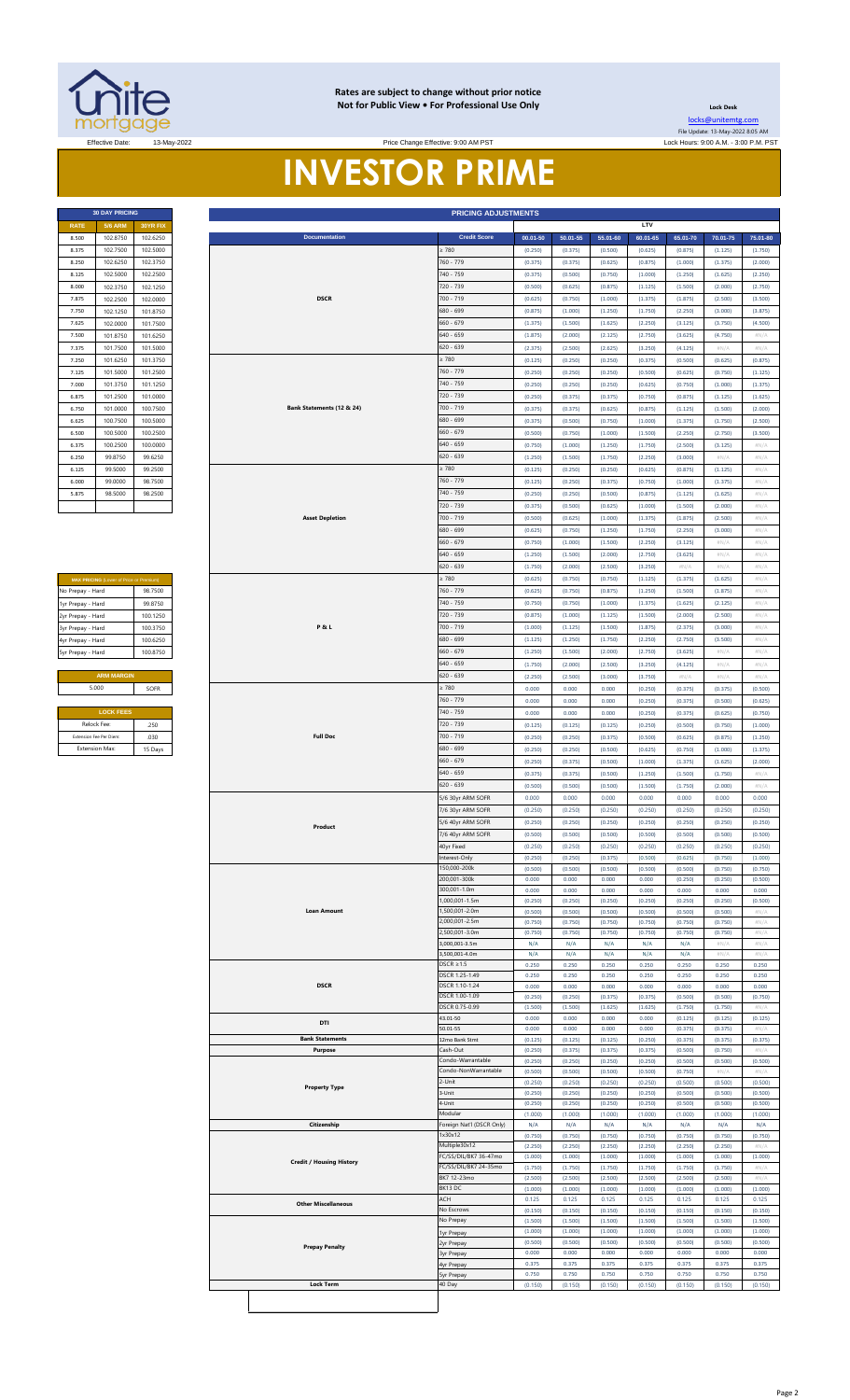

**Rates are subject to change without prior notice Not for Public View • For Professional Use Only Lock Desk**

locks@unitemtg.com File Update: 13-May-2022 8:05 AM Lock Hours: 9:00 A.M. - 3:00 P.M. PST

Effective Date: 13-May-2022 13-May-2022 Price Change Effective: 9:00 AM PST

# **OWNER-OCCUPIED PRIME**

| <b>PRIMARY &amp; SECONDARY HOME</b> |                |                 |  |  |  |  |  |  |
|-------------------------------------|----------------|-----------------|--|--|--|--|--|--|
| <b>RATE</b>                         | <b>5/6 ARM</b> | <b>30YR FIX</b> |  |  |  |  |  |  |
| 8.375                               | 103.250        | 103,000         |  |  |  |  |  |  |
| 8.250                               | 103.125        | 102.875         |  |  |  |  |  |  |
| 8.125                               | 103,000        | 102.750         |  |  |  |  |  |  |
| 8.000                               | 102.875        | 102.625         |  |  |  |  |  |  |
| 7.875                               | 102.750        | 102.500         |  |  |  |  |  |  |
| 7.750                               | 102.625        | 102.375         |  |  |  |  |  |  |
| 7.625                               | 102.500        | 102.250         |  |  |  |  |  |  |
| 7.500                               | 102.375        | 102.125         |  |  |  |  |  |  |
| 7.375                               | 102.250        | 102.000         |  |  |  |  |  |  |
| 7.250                               | 102.125        | 101.875         |  |  |  |  |  |  |
| 7.125                               | 102.000        | 101.750         |  |  |  |  |  |  |
| 7.000                               | 101.875        | 101.625         |  |  |  |  |  |  |
| 6.875                               | 101.750        | 101.500         |  |  |  |  |  |  |
| 6.750                               | 101.625        | 101.375         |  |  |  |  |  |  |
| 6.625                               | 101.500        | 101.250         |  |  |  |  |  |  |
| 6.500                               | 101.250        | 101.000         |  |  |  |  |  |  |
| 6.375                               | 101.000        | 100.750         |  |  |  |  |  |  |
| 6.250                               | 100.750        | 100.500         |  |  |  |  |  |  |
| 6.125                               | 100.500        | 100.250         |  |  |  |  |  |  |
| 6.000                               | 100.125        | 99.875          |  |  |  |  |  |  |
| 5.875                               | 99.750         | 99.500          |  |  |  |  |  |  |
| 5.750                               | 99.250         | 99.000          |  |  |  |  |  |  |
| 5.625                               | 98.750         | 98.500          |  |  |  |  |  |  |
|                                     |                |                 |  |  |  |  |  |  |
|                                     |                |                 |  |  |  |  |  |  |

## **ARM MARGIN** 5.000

| <b>LOCK FEES</b>                               |      |  |  |  |  |  |  |
|------------------------------------------------|------|--|--|--|--|--|--|
| Relock Fee:                                    | .250 |  |  |  |  |  |  |
| <b>Extension Fee Per Diem</b>                  | .030 |  |  |  |  |  |  |
| <b>Extension Max:</b><br>15 Days               |      |  |  |  |  |  |  |
|                                                |      |  |  |  |  |  |  |
| <b>MAX PRICING (Lower of Price or Premium)</b> |      |  |  |  |  |  |  |
| 100,0000                                       |      |  |  |  |  |  |  |

| LTV<br>RATE<br><b>5/6 ARM</b><br>30YR FIX<br>103.250<br>103.000<br><b>Documentation</b><br><b>Credit Score</b><br>00.01-50<br>50.01-55<br>55.01-60<br>60.01-65<br>65.01-70<br>70.01-75<br>103.125<br>102.875<br>$\geq 780$<br>0.000<br>0.000<br>0.000<br>(0.250)<br>(0.375)<br>(0.375)<br>760 - 779<br>103.000<br>102.750<br>0.000<br>0.000<br>0.000<br>(0.250)<br>(0.375)<br>(0.500)<br>102.875<br>102.625<br>740 - 759<br>0.000<br>0.000<br>0.000<br>(0.250)<br>(0.375)<br>(0.625)<br>102.750<br>102.500<br>720 - 739<br>(0.125)<br>(0.125)<br>(0.125)<br>(0.250)<br>(0.500)<br>(0.750)<br><b>Full Doc</b><br>102.625<br>102.375<br>700 - 719<br>(0.250)<br>(0.250)<br>(0.375)<br>(0.500)<br>(0.625)<br>(0.875)<br>102.500<br>102.250<br>680 - 699<br>(0.250)<br>(0.250)<br>(0.500)<br>(0.625)<br>(0.750)<br>(1.000)<br>102.375<br>102.125<br>$660 - 679$<br>(0.250)<br>(0.375)<br>(0.500)<br>(1.000)<br>(1.375)<br>(1.625)<br>102.250<br>102.000<br>$640 - 659$<br>(0.375)<br>(0.375)<br>(0.500)<br>(1.250)<br>(1.500)<br>(1.750)<br>102.125<br>101.875<br>$620 - 639$<br>(0.500)<br>(0.500)<br>(0.500)<br>(1.500)<br>(1.750)<br>(2.000)<br>102.000<br>101.750<br>$\geq 780$<br>(0.125)<br>(0.250)<br>(0.250)<br>(0.375)<br>(0.500)<br>(0.625)<br>101.875<br>101.625<br>760 - 779<br>(0.250)<br>(0.250)<br>(0.250)<br>(0.500)<br>(0.625)<br>(0.750)<br>101.750<br>740 - 759<br>101.500<br>(0.250)<br>(0.250)<br>(0.250)<br>(0.625)<br>(0.750)<br>(1.000)<br>101.625<br>101.375<br>720 - 739<br>(0.250)<br>(0.375)<br>(0.375)<br>(0.750)<br>(0.875)<br>(1.125)<br>101.500<br>101.250<br>Bank Statement / 1099<br>700 - 719<br>(0.375)<br>(0.375)<br>(0.625)<br>(0.875)<br>(1.125)<br>(1.500)<br>101.250<br>101.000<br>680 - 699<br>(0.375)<br>(0.500)<br>(0.750)<br>(1.000)<br>(1.375)<br>(1.750)<br>101.000<br>100.750<br>$660 - 679$<br>(0.500)<br>(0.750)<br>(1.000)<br>(1.500)<br>(2.250)<br>(2.750)<br>100.750<br>100.500<br>$640 - 659$<br>(0.750)<br>(1.000)<br>(1.250)<br>(1.750)<br>(2.500)<br>(3.125)<br>100.500<br>100.250<br>$620 - 639$<br>(1.250)<br>(1.500)<br>(1.750)<br>(2.250)<br>(3.000)<br>(3.625)<br>100.125<br>99.875<br>$\geq 780$<br>(0.125)<br>(0.250)<br>(0.250)<br>(0.625)<br>(0.875)<br>(1.125)<br>99.750<br>99.500<br>760 - 779<br>(0.125)<br>(0.250)<br>(0.375)<br>(0.750)<br>(1.000)<br>(1.375)<br>99.250<br>99.000<br>740 - 759<br>(0.250)<br>(0.250)<br>(0.500)<br>(0.875)<br>(1.125)<br>(1.625)<br>98.750<br>98.500<br>720 - 739<br>(0.375)<br>(0.500)<br>(0.625)<br>(1.000)<br>(1.500)<br>(2.000)<br><b>Asset Depletion</b><br>700 - 719<br>(0.500)<br>(0.625)<br>(1.000)<br>(1.375)<br>(1.875)<br>(2.500)<br>680 - 699<br>(0.625)<br>(0.750)<br>(1.250)<br>(1.750)<br>(2.250)<br>(3.000)<br>$660 - 679$<br>(0.750)<br>(1.000)<br>(1.500)<br>(2.250)<br>(3.125)<br>(4.375)<br>$640 - 659$<br>(1.250)<br>(1.500)<br>(2.000)<br>(2.750)<br>(3.625)<br>(4.875)<br><b>ARM MARGIN</b><br>$620 - 639$<br>(1.750)<br>(2.000)<br>(2.500)<br>(3.250)<br>(4.125)<br>$\#N/A$<br>5.000<br>SOFR<br>$\geq 780$<br>(0.625)<br>(0.750)<br>(0.750)<br>(1.125)<br>(1.375)<br>(1.625)<br>(0.625)<br>(0.750)<br>(0.875)<br>760 - 779<br>(1.250)<br>(1.500)<br>(1.875)<br>740 - 759<br>(0.750)<br>(0.750)<br>(1.000)<br>(1.375)<br>(1.625)<br>(2.125)<br><b>LOCK FEES</b><br>(1.000)<br>720 - 739<br>(0.875)<br>(1.125)<br>(1.500)<br>(2.000)<br>(2.500)<br>Relock Fee:<br>.250<br>P & L Only - WVOE<br>700 - 719<br>(1.000)<br>(1.125)<br>(1.500)<br>(1.875)<br>(2.375)<br>(3.000)<br>.030<br>(1.250)<br>(1.750)<br>(2.750)<br>680 - 699<br>(1.125)<br>(2.250)<br>(3.500)<br><b>Extension Max:</b><br>15 Days<br>$660 - 679$<br>(1.250)<br>(1.500)<br>(2.000)<br>(2.750)<br>(3.625)<br>(4.875)<br>(2.000)<br>(2.500)<br>(3.250)<br>(4.125)<br>$640 - 659$<br>(1.750)<br>(5.375)<br>$620 - 639$<br>(2.250)<br>(2.500)<br>(3.000)<br>(3.750)<br>(4.625)<br>#N/A<br>MAX PRICING (Lower of Price or Premium)<br>100.0000<br>No Bank Stmt<br>0.000<br>0.000<br>0.000<br>0.000<br>0.000<br>0.000<br><b>Bank Statements</b><br>12mo Bank Stmt<br>(0.125)<br>(0.125)<br>(0.125)<br>(0.250)<br>(0.375)<br>(0.375)<br>24mo Bank Stmt<br>0.000<br>0.000<br>0.000<br>0.000<br>0.000<br>0.000<br>7/6 30yr ARM SOFR<br>(0.250)<br>(0.250)<br>(0.250)<br>(0.250)<br>(0.250)<br>(0.250)<br>5/6 40yr ARM SOFR<br>(0.250)<br>(0.250)<br>(0.250)<br>(0.250)<br>(0.250)<br>(0.250)<br>Product<br>7/6 40yr ARM SOFR<br>(0.500)<br>(0.500)<br>(0.500)<br>(0.500)<br>(0.500)<br>(0.500)<br>40yr Fixed<br>(0.250)<br>(0.250)<br>(0.250)<br>(0.250)<br>(0.250)<br>(0.250)<br>Interest-Only<br>(0.250)<br>(0.250)<br>(0.375)<br>(0.500)<br>(0.625)<br>(0.750)<br>150.000-200k<br>(0.500)<br>(0.500)<br>(0.500)<br>(0.500)<br>(0.500)<br>(0.750)<br>200.001-300k<br>(0.250)<br>(0.250)<br>0.000<br>0.000<br>0.000<br>0.000<br>300,001-400k<br>0.000<br>0.000<br>0.000<br>0.000<br>0.000<br>0.000<br>400,001-1,000,000<br>0.000<br>0.000<br>0.000<br>0.000<br>0.000<br>0.000<br><b>Loan Amount</b><br>(0.250)<br>1,000,001-1.5m<br>(0.250)<br>(0.250)<br>(0.250)<br>(0.250)<br>(0.250)<br>1,500,001-2.0m<br>(0.500)<br>(0.500)<br>(0.500)<br>(0.500)<br>(0.500)<br>(0.500)<br>2,000,001-2.5m<br>(0.750)<br>(0.750)<br>(0.750)<br>(0.750)<br>(0.750)<br>(0.750)<br>2,500,001-3.0m<br>(0.750)<br>(0.750)<br>(0.750)<br>(0.750)<br>(0.750)<br>(0.750)<br>3,000,001-3.5m<br>N/A<br>N/A<br>N/A<br>N/A<br>N/A<br>N/A<br>43.01-50<br>0.000<br>0.000<br>0.000<br>0.000<br>(0.125)<br>0.000<br>DTI<br>50.01-55<br>0.000<br>0.000<br>0.000<br>0.000<br>0.000<br>(0.375)<br>Cash Out<br>(0.250)<br>(0.500)<br>(0.375)<br>(0.375)<br>(0.375)<br>(0.750)<br><b>Second Home</b><br>(0.500)<br>(0.500)<br>(0.500)<br>(0.500)<br>(0.500)<br>(0.500)<br>Geographical<br>Non-CA<br>0.250<br>0.250<br>0.250<br>0.250<br>0.250<br>0.250<br>Condo-Warrantable<br>(0.250)<br>(0.250)<br>(0.250)<br>(0.250)<br>(0.500)<br>(0.500)<br>(0.500)<br>(0.750)<br>Condo-NonWarrantable<br>(0.500)<br>(0.500)<br>(0.500)<br>(0.750)<br>2-Unit<br>(0.250)<br>(0.250)<br>(0.250)<br>(0.250)<br>(0.500)<br>(0.500)<br>3-Unit<br>(0.250)<br>(0.250)<br>(0.250)<br>(0.500)<br>(0.250)<br>(0.500)<br><b>Property Type</b><br>4-Unit<br>(0.250)<br>(0.250)<br>(0.250)<br>(0.250)<br>(0.500)<br>(0.500)<br>Modular<br>(1.000)<br>(1.000)<br>(1.000)<br>(1.000)<br>(1.000)<br>(1.000)<br>Rural<br>(1.000)<br>(1.000)<br>(1.000)<br>(1.000)<br>(1.000)<br>(1.000)<br>1x30x12<br>(0.750)<br>(0.750)<br>(0.750)<br>(0.750)<br>(0.750)<br>(0.750)<br>Multiple30x12<br>(2.250)<br>(2.250)<br>(2.250)<br>(2.250)<br>(2.250)<br>(2.250)<br>FC/SS/DIL/BK7 36-47mo<br>(1.000)<br>(1.000)<br>(1.000)<br>(1.000)<br>(1.000)<br>(1.000)<br>FC/SS/DIL/BK7 24-35mo<br>(1.750)<br>(1.750)<br>(1.750)<br>(1.750)<br>(1.750)<br>(1.750)<br><b>Credit/Housing History</b><br>BK7 12-23mo<br>(2.500)<br>(2.500)<br>(2.500)<br>(2.500)<br>(2.500)<br>(2.500)<br>BK13 DC<br>(1.000)<br>(1.000)<br>(1.000)<br>(1.000)<br>(1.000)<br>(1.000)<br>ACH<br>0.125<br>0.125<br>0.125<br>0.125<br>0.125<br>0.125 | PRIMARY & SECONDARY HOME<br><b>PRICING ADJUSTMENTS</b> |  |  |  |  |  |  |  |  |          |          |          |
|---------------------------------------------------------------------------------------------------------------------------------------------------------------------------------------------------------------------------------------------------------------------------------------------------------------------------------------------------------------------------------------------------------------------------------------------------------------------------------------------------------------------------------------------------------------------------------------------------------------------------------------------------------------------------------------------------------------------------------------------------------------------------------------------------------------------------------------------------------------------------------------------------------------------------------------------------------------------------------------------------------------------------------------------------------------------------------------------------------------------------------------------------------------------------------------------------------------------------------------------------------------------------------------------------------------------------------------------------------------------------------------------------------------------------------------------------------------------------------------------------------------------------------------------------------------------------------------------------------------------------------------------------------------------------------------------------------------------------------------------------------------------------------------------------------------------------------------------------------------------------------------------------------------------------------------------------------------------------------------------------------------------------------------------------------------------------------------------------------------------------------------------------------------------------------------------------------------------------------------------------------------------------------------------------------------------------------------------------------------------------------------------------------------------------------------------------------------------------------------------------------------------------------------------------------------------------------------------------------------------------------------------------------------------------------------------------------------------------------------------------------------------------------------------------------------------------------------------------------------------------------------------------------------------------------------------------------------------------------------------------------------------------------------------------------------------------------------------------------------------------------------------------------------------------------------------------------------------------------------------------------------------------------------------------------------------------------------------------------------------------------------------------------------------------------------------------------------------------------------------------------------------------------------------------------------------------------------------------------------------------------------------------------------------------------------------------------------------------------------------------------------------------------------------------------------------------------------------------------------------------------------------------------------------------------------------------------------------------------------------------------------------------------------------------------------------------------------------------------------------------------------------------------------------------------------------------------------------------------------------------------------------------------------------------------------------------------------------------------------------------------------------------------------------------------------------------------------------------------------------------------------------------------------------------------------------------------------------------------------------------------------------------------------------------------------------------------------------------------------------------------------------------------------------------------------------------------------------------------------------------------------------------------------------------------------------------------------------------------------------------------------------------------------------------------------------------------------------------------------------------------------------------------------------------------------------------------------------------------------------------------------------------------------------------------------------------------------------------------------------------------------------------------------------------------------------------------------------------------------------------------------------------------------------------------------------------------------------------------------------------------------------------------------------------------------------------------------------------------------------------------------------------------------------------------------------------------------------------------------------------------------------------------------------------------------------------------------------------------------------------------------------------------------------------------------------------------------------------------------------------------------------------------------------------------------------------------------------------------------------------------------------------------------------------------------------------------------------------------------------------------------------------------------------------------------------------------------------------------------------------------------------------------------------------------------------------------------------------------------------------------------------------------------------------------------------------------------------------------------------------------------------------------------------------------------------------------------------------------------------------------------------------------------------------------------------------------------------------------------------------------------------------------|--------------------------------------------------------|--|--|--|--|--|--|--|--|----------|----------|----------|
|                                                                                                                                                                                                                                                                                                                                                                                                                                                                                                                                                                                                                                                                                                                                                                                                                                                                                                                                                                                                                                                                                                                                                                                                                                                                                                                                                                                                                                                                                                                                                                                                                                                                                                                                                                                                                                                                                                                                                                                                                                                                                                                                                                                                                                                                                                                                                                                                                                                                                                                                                                                                                                                                                                                                                                                                                                                                                                                                                                                                                                                                                                                                                                                                                                                                                                                                                                                                                                                                                                                                                                                                                                                                                                                                                                                                                                                                                                                                                                                                                                                                                                                                                                                                                                                                                                                                                                                                                                                                                                                                                                                                                                                                                                                                                                                                                                                                                                                                                                                                                                                                                                                                                                                                                                                                                                                                                                                                                                                                                                                                                                                                                                                                                                                                                                                                                                                                                                                                                                                                                                                                                                                                                                                                                                                                                                                                                                                                                                                                                                                                                                                                                                                                                                                                                                                                                                                                                                                                                                                                                                 |                                                        |  |  |  |  |  |  |  |  |          |          |          |
| 8.250<br>8.125                                                                                                                                                                                                                                                                                                                                                                                                                                                                                                                                                                                                                                                                                                                                                                                                                                                                                                                                                                                                                                                                                                                                                                                                                                                                                                                                                                                                                                                                                                                                                                                                                                                                                                                                                                                                                                                                                                                                                                                                                                                                                                                                                                                                                                                                                                                                                                                                                                                                                                                                                                                                                                                                                                                                                                                                                                                                                                                                                                                                                                                                                                                                                                                                                                                                                                                                                                                                                                                                                                                                                                                                                                                                                                                                                                                                                                                                                                                                                                                                                                                                                                                                                                                                                                                                                                                                                                                                                                                                                                                                                                                                                                                                                                                                                                                                                                                                                                                                                                                                                                                                                                                                                                                                                                                                                                                                                                                                                                                                                                                                                                                                                                                                                                                                                                                                                                                                                                                                                                                                                                                                                                                                                                                                                                                                                                                                                                                                                                                                                                                                                                                                                                                                                                                                                                                                                                                                                                                                                                                                                  | 8.375                                                  |  |  |  |  |  |  |  |  | 75.01-80 | 80.01-85 | 85.01-90 |
|                                                                                                                                                                                                                                                                                                                                                                                                                                                                                                                                                                                                                                                                                                                                                                                                                                                                                                                                                                                                                                                                                                                                                                                                                                                                                                                                                                                                                                                                                                                                                                                                                                                                                                                                                                                                                                                                                                                                                                                                                                                                                                                                                                                                                                                                                                                                                                                                                                                                                                                                                                                                                                                                                                                                                                                                                                                                                                                                                                                                                                                                                                                                                                                                                                                                                                                                                                                                                                                                                                                                                                                                                                                                                                                                                                                                                                                                                                                                                                                                                                                                                                                                                                                                                                                                                                                                                                                                                                                                                                                                                                                                                                                                                                                                                                                                                                                                                                                                                                                                                                                                                                                                                                                                                                                                                                                                                                                                                                                                                                                                                                                                                                                                                                                                                                                                                                                                                                                                                                                                                                                                                                                                                                                                                                                                                                                                                                                                                                                                                                                                                                                                                                                                                                                                                                                                                                                                                                                                                                                                                                 |                                                        |  |  |  |  |  |  |  |  | (0.500)  | (0.750)  | (1.125)  |
| 8.000<br>7.875<br>7.750<br>7.625<br>7.500<br>7.375<br>7.250<br>7.125<br>7.000<br>6.875<br>6.750<br>6.625<br>6.500<br>6.375<br>6.250<br>6.125<br>6.000<br>5.875<br>5.750<br>5.625<br>xtension Fee Per Diem                                                                                                                                                                                                                                                                                                                                                                                                                                                                                                                                                                                                                                                                                                                                                                                                                                                                                                                                                                                                                                                                                                                                                                                                                                                                                                                                                                                                                                                                                                                                                                                                                                                                                                                                                                                                                                                                                                                                                                                                                                                                                                                                                                                                                                                                                                                                                                                                                                                                                                                                                                                                                                                                                                                                                                                                                                                                                                                                                                                                                                                                                                                                                                                                                                                                                                                                                                                                                                                                                                                                                                                                                                                                                                                                                                                                                                                                                                                                                                                                                                                                                                                                                                                                                                                                                                                                                                                                                                                                                                                                                                                                                                                                                                                                                                                                                                                                                                                                                                                                                                                                                                                                                                                                                                                                                                                                                                                                                                                                                                                                                                                                                                                                                                                                                                                                                                                                                                                                                                                                                                                                                                                                                                                                                                                                                                                                                                                                                                                                                                                                                                                                                                                                                                                                                                                                                       |                                                        |  |  |  |  |  |  |  |  | (0.625)  | (0.875)  | (1.375)  |
|                                                                                                                                                                                                                                                                                                                                                                                                                                                                                                                                                                                                                                                                                                                                                                                                                                                                                                                                                                                                                                                                                                                                                                                                                                                                                                                                                                                                                                                                                                                                                                                                                                                                                                                                                                                                                                                                                                                                                                                                                                                                                                                                                                                                                                                                                                                                                                                                                                                                                                                                                                                                                                                                                                                                                                                                                                                                                                                                                                                                                                                                                                                                                                                                                                                                                                                                                                                                                                                                                                                                                                                                                                                                                                                                                                                                                                                                                                                                                                                                                                                                                                                                                                                                                                                                                                                                                                                                                                                                                                                                                                                                                                                                                                                                                                                                                                                                                                                                                                                                                                                                                                                                                                                                                                                                                                                                                                                                                                                                                                                                                                                                                                                                                                                                                                                                                                                                                                                                                                                                                                                                                                                                                                                                                                                                                                                                                                                                                                                                                                                                                                                                                                                                                                                                                                                                                                                                                                                                                                                                                                 |                                                        |  |  |  |  |  |  |  |  | (0.750)  | (1.125)  | (1.625)  |
|                                                                                                                                                                                                                                                                                                                                                                                                                                                                                                                                                                                                                                                                                                                                                                                                                                                                                                                                                                                                                                                                                                                                                                                                                                                                                                                                                                                                                                                                                                                                                                                                                                                                                                                                                                                                                                                                                                                                                                                                                                                                                                                                                                                                                                                                                                                                                                                                                                                                                                                                                                                                                                                                                                                                                                                                                                                                                                                                                                                                                                                                                                                                                                                                                                                                                                                                                                                                                                                                                                                                                                                                                                                                                                                                                                                                                                                                                                                                                                                                                                                                                                                                                                                                                                                                                                                                                                                                                                                                                                                                                                                                                                                                                                                                                                                                                                                                                                                                                                                                                                                                                                                                                                                                                                                                                                                                                                                                                                                                                                                                                                                                                                                                                                                                                                                                                                                                                                                                                                                                                                                                                                                                                                                                                                                                                                                                                                                                                                                                                                                                                                                                                                                                                                                                                                                                                                                                                                                                                                                                                                 |                                                        |  |  |  |  |  |  |  |  | (1.000)  | (1.250)  | (1.875)  |
|                                                                                                                                                                                                                                                                                                                                                                                                                                                                                                                                                                                                                                                                                                                                                                                                                                                                                                                                                                                                                                                                                                                                                                                                                                                                                                                                                                                                                                                                                                                                                                                                                                                                                                                                                                                                                                                                                                                                                                                                                                                                                                                                                                                                                                                                                                                                                                                                                                                                                                                                                                                                                                                                                                                                                                                                                                                                                                                                                                                                                                                                                                                                                                                                                                                                                                                                                                                                                                                                                                                                                                                                                                                                                                                                                                                                                                                                                                                                                                                                                                                                                                                                                                                                                                                                                                                                                                                                                                                                                                                                                                                                                                                                                                                                                                                                                                                                                                                                                                                                                                                                                                                                                                                                                                                                                                                                                                                                                                                                                                                                                                                                                                                                                                                                                                                                                                                                                                                                                                                                                                                                                                                                                                                                                                                                                                                                                                                                                                                                                                                                                                                                                                                                                                                                                                                                                                                                                                                                                                                                                                 |                                                        |  |  |  |  |  |  |  |  | (1.250)  | (1.625)  | (2.250)  |
|                                                                                                                                                                                                                                                                                                                                                                                                                                                                                                                                                                                                                                                                                                                                                                                                                                                                                                                                                                                                                                                                                                                                                                                                                                                                                                                                                                                                                                                                                                                                                                                                                                                                                                                                                                                                                                                                                                                                                                                                                                                                                                                                                                                                                                                                                                                                                                                                                                                                                                                                                                                                                                                                                                                                                                                                                                                                                                                                                                                                                                                                                                                                                                                                                                                                                                                                                                                                                                                                                                                                                                                                                                                                                                                                                                                                                                                                                                                                                                                                                                                                                                                                                                                                                                                                                                                                                                                                                                                                                                                                                                                                                                                                                                                                                                                                                                                                                                                                                                                                                                                                                                                                                                                                                                                                                                                                                                                                                                                                                                                                                                                                                                                                                                                                                                                                                                                                                                                                                                                                                                                                                                                                                                                                                                                                                                                                                                                                                                                                                                                                                                                                                                                                                                                                                                                                                                                                                                                                                                                                                                 |                                                        |  |  |  |  |  |  |  |  |          | (2.000)  | $\#N/A$  |
|                                                                                                                                                                                                                                                                                                                                                                                                                                                                                                                                                                                                                                                                                                                                                                                                                                                                                                                                                                                                                                                                                                                                                                                                                                                                                                                                                                                                                                                                                                                                                                                                                                                                                                                                                                                                                                                                                                                                                                                                                                                                                                                                                                                                                                                                                                                                                                                                                                                                                                                                                                                                                                                                                                                                                                                                                                                                                                                                                                                                                                                                                                                                                                                                                                                                                                                                                                                                                                                                                                                                                                                                                                                                                                                                                                                                                                                                                                                                                                                                                                                                                                                                                                                                                                                                                                                                                                                                                                                                                                                                                                                                                                                                                                                                                                                                                                                                                                                                                                                                                                                                                                                                                                                                                                                                                                                                                                                                                                                                                                                                                                                                                                                                                                                                                                                                                                                                                                                                                                                                                                                                                                                                                                                                                                                                                                                                                                                                                                                                                                                                                                                                                                                                                                                                                                                                                                                                                                                                                                                                                                 |                                                        |  |  |  |  |  |  |  |  | (1.375)  |          |          |
|                                                                                                                                                                                                                                                                                                                                                                                                                                                                                                                                                                                                                                                                                                                                                                                                                                                                                                                                                                                                                                                                                                                                                                                                                                                                                                                                                                                                                                                                                                                                                                                                                                                                                                                                                                                                                                                                                                                                                                                                                                                                                                                                                                                                                                                                                                                                                                                                                                                                                                                                                                                                                                                                                                                                                                                                                                                                                                                                                                                                                                                                                                                                                                                                                                                                                                                                                                                                                                                                                                                                                                                                                                                                                                                                                                                                                                                                                                                                                                                                                                                                                                                                                                                                                                                                                                                                                                                                                                                                                                                                                                                                                                                                                                                                                                                                                                                                                                                                                                                                                                                                                                                                                                                                                                                                                                                                                                                                                                                                                                                                                                                                                                                                                                                                                                                                                                                                                                                                                                                                                                                                                                                                                                                                                                                                                                                                                                                                                                                                                                                                                                                                                                                                                                                                                                                                                                                                                                                                                                                                                                 |                                                        |  |  |  |  |  |  |  |  | (2.000)  | (2.750)  | $\#N/A$  |
|                                                                                                                                                                                                                                                                                                                                                                                                                                                                                                                                                                                                                                                                                                                                                                                                                                                                                                                                                                                                                                                                                                                                                                                                                                                                                                                                                                                                                                                                                                                                                                                                                                                                                                                                                                                                                                                                                                                                                                                                                                                                                                                                                                                                                                                                                                                                                                                                                                                                                                                                                                                                                                                                                                                                                                                                                                                                                                                                                                                                                                                                                                                                                                                                                                                                                                                                                                                                                                                                                                                                                                                                                                                                                                                                                                                                                                                                                                                                                                                                                                                                                                                                                                                                                                                                                                                                                                                                                                                                                                                                                                                                                                                                                                                                                                                                                                                                                                                                                                                                                                                                                                                                                                                                                                                                                                                                                                                                                                                                                                                                                                                                                                                                                                                                                                                                                                                                                                                                                                                                                                                                                                                                                                                                                                                                                                                                                                                                                                                                                                                                                                                                                                                                                                                                                                                                                                                                                                                                                                                                                                 |                                                        |  |  |  |  |  |  |  |  | (2.250)  | #N/A     | $\#N/A$  |
|                                                                                                                                                                                                                                                                                                                                                                                                                                                                                                                                                                                                                                                                                                                                                                                                                                                                                                                                                                                                                                                                                                                                                                                                                                                                                                                                                                                                                                                                                                                                                                                                                                                                                                                                                                                                                                                                                                                                                                                                                                                                                                                                                                                                                                                                                                                                                                                                                                                                                                                                                                                                                                                                                                                                                                                                                                                                                                                                                                                                                                                                                                                                                                                                                                                                                                                                                                                                                                                                                                                                                                                                                                                                                                                                                                                                                                                                                                                                                                                                                                                                                                                                                                                                                                                                                                                                                                                                                                                                                                                                                                                                                                                                                                                                                                                                                                                                                                                                                                                                                                                                                                                                                                                                                                                                                                                                                                                                                                                                                                                                                                                                                                                                                                                                                                                                                                                                                                                                                                                                                                                                                                                                                                                                                                                                                                                                                                                                                                                                                                                                                                                                                                                                                                                                                                                                                                                                                                                                                                                                                                 |                                                        |  |  |  |  |  |  |  |  | (2.500)  | #N/A     | $\#N/A$  |
|                                                                                                                                                                                                                                                                                                                                                                                                                                                                                                                                                                                                                                                                                                                                                                                                                                                                                                                                                                                                                                                                                                                                                                                                                                                                                                                                                                                                                                                                                                                                                                                                                                                                                                                                                                                                                                                                                                                                                                                                                                                                                                                                                                                                                                                                                                                                                                                                                                                                                                                                                                                                                                                                                                                                                                                                                                                                                                                                                                                                                                                                                                                                                                                                                                                                                                                                                                                                                                                                                                                                                                                                                                                                                                                                                                                                                                                                                                                                                                                                                                                                                                                                                                                                                                                                                                                                                                                                                                                                                                                                                                                                                                                                                                                                                                                                                                                                                                                                                                                                                                                                                                                                                                                                                                                                                                                                                                                                                                                                                                                                                                                                                                                                                                                                                                                                                                                                                                                                                                                                                                                                                                                                                                                                                                                                                                                                                                                                                                                                                                                                                                                                                                                                                                                                                                                                                                                                                                                                                                                                                                 |                                                        |  |  |  |  |  |  |  |  | (0.875)  | (1.250)  | (2.000)  |
|                                                                                                                                                                                                                                                                                                                                                                                                                                                                                                                                                                                                                                                                                                                                                                                                                                                                                                                                                                                                                                                                                                                                                                                                                                                                                                                                                                                                                                                                                                                                                                                                                                                                                                                                                                                                                                                                                                                                                                                                                                                                                                                                                                                                                                                                                                                                                                                                                                                                                                                                                                                                                                                                                                                                                                                                                                                                                                                                                                                                                                                                                                                                                                                                                                                                                                                                                                                                                                                                                                                                                                                                                                                                                                                                                                                                                                                                                                                                                                                                                                                                                                                                                                                                                                                                                                                                                                                                                                                                                                                                                                                                                                                                                                                                                                                                                                                                                                                                                                                                                                                                                                                                                                                                                                                                                                                                                                                                                                                                                                                                                                                                                                                                                                                                                                                                                                                                                                                                                                                                                                                                                                                                                                                                                                                                                                                                                                                                                                                                                                                                                                                                                                                                                                                                                                                                                                                                                                                                                                                                                                 |                                                        |  |  |  |  |  |  |  |  | (1.125)  | (1.625)  | (2.375)  |
|                                                                                                                                                                                                                                                                                                                                                                                                                                                                                                                                                                                                                                                                                                                                                                                                                                                                                                                                                                                                                                                                                                                                                                                                                                                                                                                                                                                                                                                                                                                                                                                                                                                                                                                                                                                                                                                                                                                                                                                                                                                                                                                                                                                                                                                                                                                                                                                                                                                                                                                                                                                                                                                                                                                                                                                                                                                                                                                                                                                                                                                                                                                                                                                                                                                                                                                                                                                                                                                                                                                                                                                                                                                                                                                                                                                                                                                                                                                                                                                                                                                                                                                                                                                                                                                                                                                                                                                                                                                                                                                                                                                                                                                                                                                                                                                                                                                                                                                                                                                                                                                                                                                                                                                                                                                                                                                                                                                                                                                                                                                                                                                                                                                                                                                                                                                                                                                                                                                                                                                                                                                                                                                                                                                                                                                                                                                                                                                                                                                                                                                                                                                                                                                                                                                                                                                                                                                                                                                                                                                                                                 |                                                        |  |  |  |  |  |  |  |  | (1.375)  | (1.875)  | (2.875)  |
|                                                                                                                                                                                                                                                                                                                                                                                                                                                                                                                                                                                                                                                                                                                                                                                                                                                                                                                                                                                                                                                                                                                                                                                                                                                                                                                                                                                                                                                                                                                                                                                                                                                                                                                                                                                                                                                                                                                                                                                                                                                                                                                                                                                                                                                                                                                                                                                                                                                                                                                                                                                                                                                                                                                                                                                                                                                                                                                                                                                                                                                                                                                                                                                                                                                                                                                                                                                                                                                                                                                                                                                                                                                                                                                                                                                                                                                                                                                                                                                                                                                                                                                                                                                                                                                                                                                                                                                                                                                                                                                                                                                                                                                                                                                                                                                                                                                                                                                                                                                                                                                                                                                                                                                                                                                                                                                                                                                                                                                                                                                                                                                                                                                                                                                                                                                                                                                                                                                                                                                                                                                                                                                                                                                                                                                                                                                                                                                                                                                                                                                                                                                                                                                                                                                                                                                                                                                                                                                                                                                                                                 |                                                        |  |  |  |  |  |  |  |  | (1.625)  | (2.250)  | (3.375)  |
|                                                                                                                                                                                                                                                                                                                                                                                                                                                                                                                                                                                                                                                                                                                                                                                                                                                                                                                                                                                                                                                                                                                                                                                                                                                                                                                                                                                                                                                                                                                                                                                                                                                                                                                                                                                                                                                                                                                                                                                                                                                                                                                                                                                                                                                                                                                                                                                                                                                                                                                                                                                                                                                                                                                                                                                                                                                                                                                                                                                                                                                                                                                                                                                                                                                                                                                                                                                                                                                                                                                                                                                                                                                                                                                                                                                                                                                                                                                                                                                                                                                                                                                                                                                                                                                                                                                                                                                                                                                                                                                                                                                                                                                                                                                                                                                                                                                                                                                                                                                                                                                                                                                                                                                                                                                                                                                                                                                                                                                                                                                                                                                                                                                                                                                                                                                                                                                                                                                                                                                                                                                                                                                                                                                                                                                                                                                                                                                                                                                                                                                                                                                                                                                                                                                                                                                                                                                                                                                                                                                                                                 |                                                        |  |  |  |  |  |  |  |  | (2.000)  | (2.750)  | (4.000)  |
|                                                                                                                                                                                                                                                                                                                                                                                                                                                                                                                                                                                                                                                                                                                                                                                                                                                                                                                                                                                                                                                                                                                                                                                                                                                                                                                                                                                                                                                                                                                                                                                                                                                                                                                                                                                                                                                                                                                                                                                                                                                                                                                                                                                                                                                                                                                                                                                                                                                                                                                                                                                                                                                                                                                                                                                                                                                                                                                                                                                                                                                                                                                                                                                                                                                                                                                                                                                                                                                                                                                                                                                                                                                                                                                                                                                                                                                                                                                                                                                                                                                                                                                                                                                                                                                                                                                                                                                                                                                                                                                                                                                                                                                                                                                                                                                                                                                                                                                                                                                                                                                                                                                                                                                                                                                                                                                                                                                                                                                                                                                                                                                                                                                                                                                                                                                                                                                                                                                                                                                                                                                                                                                                                                                                                                                                                                                                                                                                                                                                                                                                                                                                                                                                                                                                                                                                                                                                                                                                                                                                                                 |                                                        |  |  |  |  |  |  |  |  | (2.500)  | (3.500)  | $\#N/A$  |
|                                                                                                                                                                                                                                                                                                                                                                                                                                                                                                                                                                                                                                                                                                                                                                                                                                                                                                                                                                                                                                                                                                                                                                                                                                                                                                                                                                                                                                                                                                                                                                                                                                                                                                                                                                                                                                                                                                                                                                                                                                                                                                                                                                                                                                                                                                                                                                                                                                                                                                                                                                                                                                                                                                                                                                                                                                                                                                                                                                                                                                                                                                                                                                                                                                                                                                                                                                                                                                                                                                                                                                                                                                                                                                                                                                                                                                                                                                                                                                                                                                                                                                                                                                                                                                                                                                                                                                                                                                                                                                                                                                                                                                                                                                                                                                                                                                                                                                                                                                                                                                                                                                                                                                                                                                                                                                                                                                                                                                                                                                                                                                                                                                                                                                                                                                                                                                                                                                                                                                                                                                                                                                                                                                                                                                                                                                                                                                                                                                                                                                                                                                                                                                                                                                                                                                                                                                                                                                                                                                                                                                 |                                                        |  |  |  |  |  |  |  |  | (3.500)  | (4.250)  | $\#N/A$  |
|                                                                                                                                                                                                                                                                                                                                                                                                                                                                                                                                                                                                                                                                                                                                                                                                                                                                                                                                                                                                                                                                                                                                                                                                                                                                                                                                                                                                                                                                                                                                                                                                                                                                                                                                                                                                                                                                                                                                                                                                                                                                                                                                                                                                                                                                                                                                                                                                                                                                                                                                                                                                                                                                                                                                                                                                                                                                                                                                                                                                                                                                                                                                                                                                                                                                                                                                                                                                                                                                                                                                                                                                                                                                                                                                                                                                                                                                                                                                                                                                                                                                                                                                                                                                                                                                                                                                                                                                                                                                                                                                                                                                                                                                                                                                                                                                                                                                                                                                                                                                                                                                                                                                                                                                                                                                                                                                                                                                                                                                                                                                                                                                                                                                                                                                                                                                                                                                                                                                                                                                                                                                                                                                                                                                                                                                                                                                                                                                                                                                                                                                                                                                                                                                                                                                                                                                                                                                                                                                                                                                                                 |                                                        |  |  |  |  |  |  |  |  | (4.000)  | $\#N/A$  | $\#N/A$  |
|                                                                                                                                                                                                                                                                                                                                                                                                                                                                                                                                                                                                                                                                                                                                                                                                                                                                                                                                                                                                                                                                                                                                                                                                                                                                                                                                                                                                                                                                                                                                                                                                                                                                                                                                                                                                                                                                                                                                                                                                                                                                                                                                                                                                                                                                                                                                                                                                                                                                                                                                                                                                                                                                                                                                                                                                                                                                                                                                                                                                                                                                                                                                                                                                                                                                                                                                                                                                                                                                                                                                                                                                                                                                                                                                                                                                                                                                                                                                                                                                                                                                                                                                                                                                                                                                                                                                                                                                                                                                                                                                                                                                                                                                                                                                                                                                                                                                                                                                                                                                                                                                                                                                                                                                                                                                                                                                                                                                                                                                                                                                                                                                                                                                                                                                                                                                                                                                                                                                                                                                                                                                                                                                                                                                                                                                                                                                                                                                                                                                                                                                                                                                                                                                                                                                                                                                                                                                                                                                                                                                                                 |                                                        |  |  |  |  |  |  |  |  | $\#N/A$  | #N/A     | $\#N/A$  |
|                                                                                                                                                                                                                                                                                                                                                                                                                                                                                                                                                                                                                                                                                                                                                                                                                                                                                                                                                                                                                                                                                                                                                                                                                                                                                                                                                                                                                                                                                                                                                                                                                                                                                                                                                                                                                                                                                                                                                                                                                                                                                                                                                                                                                                                                                                                                                                                                                                                                                                                                                                                                                                                                                                                                                                                                                                                                                                                                                                                                                                                                                                                                                                                                                                                                                                                                                                                                                                                                                                                                                                                                                                                                                                                                                                                                                                                                                                                                                                                                                                                                                                                                                                                                                                                                                                                                                                                                                                                                                                                                                                                                                                                                                                                                                                                                                                                                                                                                                                                                                                                                                                                                                                                                                                                                                                                                                                                                                                                                                                                                                                                                                                                                                                                                                                                                                                                                                                                                                                                                                                                                                                                                                                                                                                                                                                                                                                                                                                                                                                                                                                                                                                                                                                                                                                                                                                                                                                                                                                                                                                 |                                                        |  |  |  |  |  |  |  |  | (1.625)  | #N/A     | $\#N/A$  |
|                                                                                                                                                                                                                                                                                                                                                                                                                                                                                                                                                                                                                                                                                                                                                                                                                                                                                                                                                                                                                                                                                                                                                                                                                                                                                                                                                                                                                                                                                                                                                                                                                                                                                                                                                                                                                                                                                                                                                                                                                                                                                                                                                                                                                                                                                                                                                                                                                                                                                                                                                                                                                                                                                                                                                                                                                                                                                                                                                                                                                                                                                                                                                                                                                                                                                                                                                                                                                                                                                                                                                                                                                                                                                                                                                                                                                                                                                                                                                                                                                                                                                                                                                                                                                                                                                                                                                                                                                                                                                                                                                                                                                                                                                                                                                                                                                                                                                                                                                                                                                                                                                                                                                                                                                                                                                                                                                                                                                                                                                                                                                                                                                                                                                                                                                                                                                                                                                                                                                                                                                                                                                                                                                                                                                                                                                                                                                                                                                                                                                                                                                                                                                                                                                                                                                                                                                                                                                                                                                                                                                                 |                                                        |  |  |  |  |  |  |  |  | (2.000)  | #N/A     | $\#N/A$  |
|                                                                                                                                                                                                                                                                                                                                                                                                                                                                                                                                                                                                                                                                                                                                                                                                                                                                                                                                                                                                                                                                                                                                                                                                                                                                                                                                                                                                                                                                                                                                                                                                                                                                                                                                                                                                                                                                                                                                                                                                                                                                                                                                                                                                                                                                                                                                                                                                                                                                                                                                                                                                                                                                                                                                                                                                                                                                                                                                                                                                                                                                                                                                                                                                                                                                                                                                                                                                                                                                                                                                                                                                                                                                                                                                                                                                                                                                                                                                                                                                                                                                                                                                                                                                                                                                                                                                                                                                                                                                                                                                                                                                                                                                                                                                                                                                                                                                                                                                                                                                                                                                                                                                                                                                                                                                                                                                                                                                                                                                                                                                                                                                                                                                                                                                                                                                                                                                                                                                                                                                                                                                                                                                                                                                                                                                                                                                                                                                                                                                                                                                                                                                                                                                                                                                                                                                                                                                                                                                                                                                                                 |                                                        |  |  |  |  |  |  |  |  | (2.375)  | #N/A     | $\#N/A$  |
|                                                                                                                                                                                                                                                                                                                                                                                                                                                                                                                                                                                                                                                                                                                                                                                                                                                                                                                                                                                                                                                                                                                                                                                                                                                                                                                                                                                                                                                                                                                                                                                                                                                                                                                                                                                                                                                                                                                                                                                                                                                                                                                                                                                                                                                                                                                                                                                                                                                                                                                                                                                                                                                                                                                                                                                                                                                                                                                                                                                                                                                                                                                                                                                                                                                                                                                                                                                                                                                                                                                                                                                                                                                                                                                                                                                                                                                                                                                                                                                                                                                                                                                                                                                                                                                                                                                                                                                                                                                                                                                                                                                                                                                                                                                                                                                                                                                                                                                                                                                                                                                                                                                                                                                                                                                                                                                                                                                                                                                                                                                                                                                                                                                                                                                                                                                                                                                                                                                                                                                                                                                                                                                                                                                                                                                                                                                                                                                                                                                                                                                                                                                                                                                                                                                                                                                                                                                                                                                                                                                                                                 |                                                        |  |  |  |  |  |  |  |  | (2.875)  | #N/A     | $\#N/A$  |
|                                                                                                                                                                                                                                                                                                                                                                                                                                                                                                                                                                                                                                                                                                                                                                                                                                                                                                                                                                                                                                                                                                                                                                                                                                                                                                                                                                                                                                                                                                                                                                                                                                                                                                                                                                                                                                                                                                                                                                                                                                                                                                                                                                                                                                                                                                                                                                                                                                                                                                                                                                                                                                                                                                                                                                                                                                                                                                                                                                                                                                                                                                                                                                                                                                                                                                                                                                                                                                                                                                                                                                                                                                                                                                                                                                                                                                                                                                                                                                                                                                                                                                                                                                                                                                                                                                                                                                                                                                                                                                                                                                                                                                                                                                                                                                                                                                                                                                                                                                                                                                                                                                                                                                                                                                                                                                                                                                                                                                                                                                                                                                                                                                                                                                                                                                                                                                                                                                                                                                                                                                                                                                                                                                                                                                                                                                                                                                                                                                                                                                                                                                                                                                                                                                                                                                                                                                                                                                                                                                                                                                 |                                                        |  |  |  |  |  |  |  |  | (3.500)  | $\#N/A$  | $\#N/A$  |
|                                                                                                                                                                                                                                                                                                                                                                                                                                                                                                                                                                                                                                                                                                                                                                                                                                                                                                                                                                                                                                                                                                                                                                                                                                                                                                                                                                                                                                                                                                                                                                                                                                                                                                                                                                                                                                                                                                                                                                                                                                                                                                                                                                                                                                                                                                                                                                                                                                                                                                                                                                                                                                                                                                                                                                                                                                                                                                                                                                                                                                                                                                                                                                                                                                                                                                                                                                                                                                                                                                                                                                                                                                                                                                                                                                                                                                                                                                                                                                                                                                                                                                                                                                                                                                                                                                                                                                                                                                                                                                                                                                                                                                                                                                                                                                                                                                                                                                                                                                                                                                                                                                                                                                                                                                                                                                                                                                                                                                                                                                                                                                                                                                                                                                                                                                                                                                                                                                                                                                                                                                                                                                                                                                                                                                                                                                                                                                                                                                                                                                                                                                                                                                                                                                                                                                                                                                                                                                                                                                                                                                 |                                                        |  |  |  |  |  |  |  |  | (4.500)  | #N/A     | $\#N/A$  |
|                                                                                                                                                                                                                                                                                                                                                                                                                                                                                                                                                                                                                                                                                                                                                                                                                                                                                                                                                                                                                                                                                                                                                                                                                                                                                                                                                                                                                                                                                                                                                                                                                                                                                                                                                                                                                                                                                                                                                                                                                                                                                                                                                                                                                                                                                                                                                                                                                                                                                                                                                                                                                                                                                                                                                                                                                                                                                                                                                                                                                                                                                                                                                                                                                                                                                                                                                                                                                                                                                                                                                                                                                                                                                                                                                                                                                                                                                                                                                                                                                                                                                                                                                                                                                                                                                                                                                                                                                                                                                                                                                                                                                                                                                                                                                                                                                                                                                                                                                                                                                                                                                                                                                                                                                                                                                                                                                                                                                                                                                                                                                                                                                                                                                                                                                                                                                                                                                                                                                                                                                                                                                                                                                                                                                                                                                                                                                                                                                                                                                                                                                                                                                                                                                                                                                                                                                                                                                                                                                                                                                                 |                                                        |  |  |  |  |  |  |  |  | H N/A    | $\#N/A$  | $\#N/A$  |
|                                                                                                                                                                                                                                                                                                                                                                                                                                                                                                                                                                                                                                                                                                                                                                                                                                                                                                                                                                                                                                                                                                                                                                                                                                                                                                                                                                                                                                                                                                                                                                                                                                                                                                                                                                                                                                                                                                                                                                                                                                                                                                                                                                                                                                                                                                                                                                                                                                                                                                                                                                                                                                                                                                                                                                                                                                                                                                                                                                                                                                                                                                                                                                                                                                                                                                                                                                                                                                                                                                                                                                                                                                                                                                                                                                                                                                                                                                                                                                                                                                                                                                                                                                                                                                                                                                                                                                                                                                                                                                                                                                                                                                                                                                                                                                                                                                                                                                                                                                                                                                                                                                                                                                                                                                                                                                                                                                                                                                                                                                                                                                                                                                                                                                                                                                                                                                                                                                                                                                                                                                                                                                                                                                                                                                                                                                                                                                                                                                                                                                                                                                                                                                                                                                                                                                                                                                                                                                                                                                                                                                 |                                                        |  |  |  |  |  |  |  |  | $\#N/A$  | #N/A     | $\#N/A$  |
|                                                                                                                                                                                                                                                                                                                                                                                                                                                                                                                                                                                                                                                                                                                                                                                                                                                                                                                                                                                                                                                                                                                                                                                                                                                                                                                                                                                                                                                                                                                                                                                                                                                                                                                                                                                                                                                                                                                                                                                                                                                                                                                                                                                                                                                                                                                                                                                                                                                                                                                                                                                                                                                                                                                                                                                                                                                                                                                                                                                                                                                                                                                                                                                                                                                                                                                                                                                                                                                                                                                                                                                                                                                                                                                                                                                                                                                                                                                                                                                                                                                                                                                                                                                                                                                                                                                                                                                                                                                                                                                                                                                                                                                                                                                                                                                                                                                                                                                                                                                                                                                                                                                                                                                                                                                                                                                                                                                                                                                                                                                                                                                                                                                                                                                                                                                                                                                                                                                                                                                                                                                                                                                                                                                                                                                                                                                                                                                                                                                                                                                                                                                                                                                                                                                                                                                                                                                                                                                                                                                                                                 |                                                        |  |  |  |  |  |  |  |  | $\#N/A$  | #N/A     | $\#N/A$  |
|                                                                                                                                                                                                                                                                                                                                                                                                                                                                                                                                                                                                                                                                                                                                                                                                                                                                                                                                                                                                                                                                                                                                                                                                                                                                                                                                                                                                                                                                                                                                                                                                                                                                                                                                                                                                                                                                                                                                                                                                                                                                                                                                                                                                                                                                                                                                                                                                                                                                                                                                                                                                                                                                                                                                                                                                                                                                                                                                                                                                                                                                                                                                                                                                                                                                                                                                                                                                                                                                                                                                                                                                                                                                                                                                                                                                                                                                                                                                                                                                                                                                                                                                                                                                                                                                                                                                                                                                                                                                                                                                                                                                                                                                                                                                                                                                                                                                                                                                                                                                                                                                                                                                                                                                                                                                                                                                                                                                                                                                                                                                                                                                                                                                                                                                                                                                                                                                                                                                                                                                                                                                                                                                                                                                                                                                                                                                                                                                                                                                                                                                                                                                                                                                                                                                                                                                                                                                                                                                                                                                                                 |                                                        |  |  |  |  |  |  |  |  |          |          |          |
|                                                                                                                                                                                                                                                                                                                                                                                                                                                                                                                                                                                                                                                                                                                                                                                                                                                                                                                                                                                                                                                                                                                                                                                                                                                                                                                                                                                                                                                                                                                                                                                                                                                                                                                                                                                                                                                                                                                                                                                                                                                                                                                                                                                                                                                                                                                                                                                                                                                                                                                                                                                                                                                                                                                                                                                                                                                                                                                                                                                                                                                                                                                                                                                                                                                                                                                                                                                                                                                                                                                                                                                                                                                                                                                                                                                                                                                                                                                                                                                                                                                                                                                                                                                                                                                                                                                                                                                                                                                                                                                                                                                                                                                                                                                                                                                                                                                                                                                                                                                                                                                                                                                                                                                                                                                                                                                                                                                                                                                                                                                                                                                                                                                                                                                                                                                                                                                                                                                                                                                                                                                                                                                                                                                                                                                                                                                                                                                                                                                                                                                                                                                                                                                                                                                                                                                                                                                                                                                                                                                                                                 |                                                        |  |  |  |  |  |  |  |  | (2.250)  | #N/A     | #N/A     |
|                                                                                                                                                                                                                                                                                                                                                                                                                                                                                                                                                                                                                                                                                                                                                                                                                                                                                                                                                                                                                                                                                                                                                                                                                                                                                                                                                                                                                                                                                                                                                                                                                                                                                                                                                                                                                                                                                                                                                                                                                                                                                                                                                                                                                                                                                                                                                                                                                                                                                                                                                                                                                                                                                                                                                                                                                                                                                                                                                                                                                                                                                                                                                                                                                                                                                                                                                                                                                                                                                                                                                                                                                                                                                                                                                                                                                                                                                                                                                                                                                                                                                                                                                                                                                                                                                                                                                                                                                                                                                                                                                                                                                                                                                                                                                                                                                                                                                                                                                                                                                                                                                                                                                                                                                                                                                                                                                                                                                                                                                                                                                                                                                                                                                                                                                                                                                                                                                                                                                                                                                                                                                                                                                                                                                                                                                                                                                                                                                                                                                                                                                                                                                                                                                                                                                                                                                                                                                                                                                                                                                                 |                                                        |  |  |  |  |  |  |  |  | (2.625)  | #N/A     | #N/A     |
|                                                                                                                                                                                                                                                                                                                                                                                                                                                                                                                                                                                                                                                                                                                                                                                                                                                                                                                                                                                                                                                                                                                                                                                                                                                                                                                                                                                                                                                                                                                                                                                                                                                                                                                                                                                                                                                                                                                                                                                                                                                                                                                                                                                                                                                                                                                                                                                                                                                                                                                                                                                                                                                                                                                                                                                                                                                                                                                                                                                                                                                                                                                                                                                                                                                                                                                                                                                                                                                                                                                                                                                                                                                                                                                                                                                                                                                                                                                                                                                                                                                                                                                                                                                                                                                                                                                                                                                                                                                                                                                                                                                                                                                                                                                                                                                                                                                                                                                                                                                                                                                                                                                                                                                                                                                                                                                                                                                                                                                                                                                                                                                                                                                                                                                                                                                                                                                                                                                                                                                                                                                                                                                                                                                                                                                                                                                                                                                                                                                                                                                                                                                                                                                                                                                                                                                                                                                                                                                                                                                                                                 |                                                        |  |  |  |  |  |  |  |  | (3.000)  | #N/A     | #N/A     |
|                                                                                                                                                                                                                                                                                                                                                                                                                                                                                                                                                                                                                                                                                                                                                                                                                                                                                                                                                                                                                                                                                                                                                                                                                                                                                                                                                                                                                                                                                                                                                                                                                                                                                                                                                                                                                                                                                                                                                                                                                                                                                                                                                                                                                                                                                                                                                                                                                                                                                                                                                                                                                                                                                                                                                                                                                                                                                                                                                                                                                                                                                                                                                                                                                                                                                                                                                                                                                                                                                                                                                                                                                                                                                                                                                                                                                                                                                                                                                                                                                                                                                                                                                                                                                                                                                                                                                                                                                                                                                                                                                                                                                                                                                                                                                                                                                                                                                                                                                                                                                                                                                                                                                                                                                                                                                                                                                                                                                                                                                                                                                                                                                                                                                                                                                                                                                                                                                                                                                                                                                                                                                                                                                                                                                                                                                                                                                                                                                                                                                                                                                                                                                                                                                                                                                                                                                                                                                                                                                                                                                                 |                                                        |  |  |  |  |  |  |  |  | (3.500)  | #N/A     | #N/A     |
|                                                                                                                                                                                                                                                                                                                                                                                                                                                                                                                                                                                                                                                                                                                                                                                                                                                                                                                                                                                                                                                                                                                                                                                                                                                                                                                                                                                                                                                                                                                                                                                                                                                                                                                                                                                                                                                                                                                                                                                                                                                                                                                                                                                                                                                                                                                                                                                                                                                                                                                                                                                                                                                                                                                                                                                                                                                                                                                                                                                                                                                                                                                                                                                                                                                                                                                                                                                                                                                                                                                                                                                                                                                                                                                                                                                                                                                                                                                                                                                                                                                                                                                                                                                                                                                                                                                                                                                                                                                                                                                                                                                                                                                                                                                                                                                                                                                                                                                                                                                                                                                                                                                                                                                                                                                                                                                                                                                                                                                                                                                                                                                                                                                                                                                                                                                                                                                                                                                                                                                                                                                                                                                                                                                                                                                                                                                                                                                                                                                                                                                                                                                                                                                                                                                                                                                                                                                                                                                                                                                                                                 |                                                        |  |  |  |  |  |  |  |  | (4.250)  | #N/A     | #N/A     |
|                                                                                                                                                                                                                                                                                                                                                                                                                                                                                                                                                                                                                                                                                                                                                                                                                                                                                                                                                                                                                                                                                                                                                                                                                                                                                                                                                                                                                                                                                                                                                                                                                                                                                                                                                                                                                                                                                                                                                                                                                                                                                                                                                                                                                                                                                                                                                                                                                                                                                                                                                                                                                                                                                                                                                                                                                                                                                                                                                                                                                                                                                                                                                                                                                                                                                                                                                                                                                                                                                                                                                                                                                                                                                                                                                                                                                                                                                                                                                                                                                                                                                                                                                                                                                                                                                                                                                                                                                                                                                                                                                                                                                                                                                                                                                                                                                                                                                                                                                                                                                                                                                                                                                                                                                                                                                                                                                                                                                                                                                                                                                                                                                                                                                                                                                                                                                                                                                                                                                                                                                                                                                                                                                                                                                                                                                                                                                                                                                                                                                                                                                                                                                                                                                                                                                                                                                                                                                                                                                                                                                                 |                                                        |  |  |  |  |  |  |  |  | (5.000)  | #N/A     | #N/A     |
|                                                                                                                                                                                                                                                                                                                                                                                                                                                                                                                                                                                                                                                                                                                                                                                                                                                                                                                                                                                                                                                                                                                                                                                                                                                                                                                                                                                                                                                                                                                                                                                                                                                                                                                                                                                                                                                                                                                                                                                                                                                                                                                                                                                                                                                                                                                                                                                                                                                                                                                                                                                                                                                                                                                                                                                                                                                                                                                                                                                                                                                                                                                                                                                                                                                                                                                                                                                                                                                                                                                                                                                                                                                                                                                                                                                                                                                                                                                                                                                                                                                                                                                                                                                                                                                                                                                                                                                                                                                                                                                                                                                                                                                                                                                                                                                                                                                                                                                                                                                                                                                                                                                                                                                                                                                                                                                                                                                                                                                                                                                                                                                                                                                                                                                                                                                                                                                                                                                                                                                                                                                                                                                                                                                                                                                                                                                                                                                                                                                                                                                                                                                                                                                                                                                                                                                                                                                                                                                                                                                                                                 |                                                        |  |  |  |  |  |  |  |  | #N/A     | #N/A     | #N/A     |
|                                                                                                                                                                                                                                                                                                                                                                                                                                                                                                                                                                                                                                                                                                                                                                                                                                                                                                                                                                                                                                                                                                                                                                                                                                                                                                                                                                                                                                                                                                                                                                                                                                                                                                                                                                                                                                                                                                                                                                                                                                                                                                                                                                                                                                                                                                                                                                                                                                                                                                                                                                                                                                                                                                                                                                                                                                                                                                                                                                                                                                                                                                                                                                                                                                                                                                                                                                                                                                                                                                                                                                                                                                                                                                                                                                                                                                                                                                                                                                                                                                                                                                                                                                                                                                                                                                                                                                                                                                                                                                                                                                                                                                                                                                                                                                                                                                                                                                                                                                                                                                                                                                                                                                                                                                                                                                                                                                                                                                                                                                                                                                                                                                                                                                                                                                                                                                                                                                                                                                                                                                                                                                                                                                                                                                                                                                                                                                                                                                                                                                                                                                                                                                                                                                                                                                                                                                                                                                                                                                                                                                 |                                                        |  |  |  |  |  |  |  |  | #N/A     | #N/A     | #N/A     |
|                                                                                                                                                                                                                                                                                                                                                                                                                                                                                                                                                                                                                                                                                                                                                                                                                                                                                                                                                                                                                                                                                                                                                                                                                                                                                                                                                                                                                                                                                                                                                                                                                                                                                                                                                                                                                                                                                                                                                                                                                                                                                                                                                                                                                                                                                                                                                                                                                                                                                                                                                                                                                                                                                                                                                                                                                                                                                                                                                                                                                                                                                                                                                                                                                                                                                                                                                                                                                                                                                                                                                                                                                                                                                                                                                                                                                                                                                                                                                                                                                                                                                                                                                                                                                                                                                                                                                                                                                                                                                                                                                                                                                                                                                                                                                                                                                                                                                                                                                                                                                                                                                                                                                                                                                                                                                                                                                                                                                                                                                                                                                                                                                                                                                                                                                                                                                                                                                                                                                                                                                                                                                                                                                                                                                                                                                                                                                                                                                                                                                                                                                                                                                                                                                                                                                                                                                                                                                                                                                                                                                                 |                                                        |  |  |  |  |  |  |  |  | $\#N/A$  | #N/A     | #N/A     |
|                                                                                                                                                                                                                                                                                                                                                                                                                                                                                                                                                                                                                                                                                                                                                                                                                                                                                                                                                                                                                                                                                                                                                                                                                                                                                                                                                                                                                                                                                                                                                                                                                                                                                                                                                                                                                                                                                                                                                                                                                                                                                                                                                                                                                                                                                                                                                                                                                                                                                                                                                                                                                                                                                                                                                                                                                                                                                                                                                                                                                                                                                                                                                                                                                                                                                                                                                                                                                                                                                                                                                                                                                                                                                                                                                                                                                                                                                                                                                                                                                                                                                                                                                                                                                                                                                                                                                                                                                                                                                                                                                                                                                                                                                                                                                                                                                                                                                                                                                                                                                                                                                                                                                                                                                                                                                                                                                                                                                                                                                                                                                                                                                                                                                                                                                                                                                                                                                                                                                                                                                                                                                                                                                                                                                                                                                                                                                                                                                                                                                                                                                                                                                                                                                                                                                                                                                                                                                                                                                                                                                                 |                                                        |  |  |  |  |  |  |  |  | 0.000    | 0.000    | 0.000    |
|                                                                                                                                                                                                                                                                                                                                                                                                                                                                                                                                                                                                                                                                                                                                                                                                                                                                                                                                                                                                                                                                                                                                                                                                                                                                                                                                                                                                                                                                                                                                                                                                                                                                                                                                                                                                                                                                                                                                                                                                                                                                                                                                                                                                                                                                                                                                                                                                                                                                                                                                                                                                                                                                                                                                                                                                                                                                                                                                                                                                                                                                                                                                                                                                                                                                                                                                                                                                                                                                                                                                                                                                                                                                                                                                                                                                                                                                                                                                                                                                                                                                                                                                                                                                                                                                                                                                                                                                                                                                                                                                                                                                                                                                                                                                                                                                                                                                                                                                                                                                                                                                                                                                                                                                                                                                                                                                                                                                                                                                                                                                                                                                                                                                                                                                                                                                                                                                                                                                                                                                                                                                                                                                                                                                                                                                                                                                                                                                                                                                                                                                                                                                                                                                                                                                                                                                                                                                                                                                                                                                                                 |                                                        |  |  |  |  |  |  |  |  |          |          |          |
|                                                                                                                                                                                                                                                                                                                                                                                                                                                                                                                                                                                                                                                                                                                                                                                                                                                                                                                                                                                                                                                                                                                                                                                                                                                                                                                                                                                                                                                                                                                                                                                                                                                                                                                                                                                                                                                                                                                                                                                                                                                                                                                                                                                                                                                                                                                                                                                                                                                                                                                                                                                                                                                                                                                                                                                                                                                                                                                                                                                                                                                                                                                                                                                                                                                                                                                                                                                                                                                                                                                                                                                                                                                                                                                                                                                                                                                                                                                                                                                                                                                                                                                                                                                                                                                                                                                                                                                                                                                                                                                                                                                                                                                                                                                                                                                                                                                                                                                                                                                                                                                                                                                                                                                                                                                                                                                                                                                                                                                                                                                                                                                                                                                                                                                                                                                                                                                                                                                                                                                                                                                                                                                                                                                                                                                                                                                                                                                                                                                                                                                                                                                                                                                                                                                                                                                                                                                                                                                                                                                                                                 |                                                        |  |  |  |  |  |  |  |  | (0.375)  | (0.500)  | (0.500)  |
|                                                                                                                                                                                                                                                                                                                                                                                                                                                                                                                                                                                                                                                                                                                                                                                                                                                                                                                                                                                                                                                                                                                                                                                                                                                                                                                                                                                                                                                                                                                                                                                                                                                                                                                                                                                                                                                                                                                                                                                                                                                                                                                                                                                                                                                                                                                                                                                                                                                                                                                                                                                                                                                                                                                                                                                                                                                                                                                                                                                                                                                                                                                                                                                                                                                                                                                                                                                                                                                                                                                                                                                                                                                                                                                                                                                                                                                                                                                                                                                                                                                                                                                                                                                                                                                                                                                                                                                                                                                                                                                                                                                                                                                                                                                                                                                                                                                                                                                                                                                                                                                                                                                                                                                                                                                                                                                                                                                                                                                                                                                                                                                                                                                                                                                                                                                                                                                                                                                                                                                                                                                                                                                                                                                                                                                                                                                                                                                                                                                                                                                                                                                                                                                                                                                                                                                                                                                                                                                                                                                                                                 |                                                        |  |  |  |  |  |  |  |  | 0.000    | 0.000    | 0.000    |
|                                                                                                                                                                                                                                                                                                                                                                                                                                                                                                                                                                                                                                                                                                                                                                                                                                                                                                                                                                                                                                                                                                                                                                                                                                                                                                                                                                                                                                                                                                                                                                                                                                                                                                                                                                                                                                                                                                                                                                                                                                                                                                                                                                                                                                                                                                                                                                                                                                                                                                                                                                                                                                                                                                                                                                                                                                                                                                                                                                                                                                                                                                                                                                                                                                                                                                                                                                                                                                                                                                                                                                                                                                                                                                                                                                                                                                                                                                                                                                                                                                                                                                                                                                                                                                                                                                                                                                                                                                                                                                                                                                                                                                                                                                                                                                                                                                                                                                                                                                                                                                                                                                                                                                                                                                                                                                                                                                                                                                                                                                                                                                                                                                                                                                                                                                                                                                                                                                                                                                                                                                                                                                                                                                                                                                                                                                                                                                                                                                                                                                                                                                                                                                                                                                                                                                                                                                                                                                                                                                                                                                 |                                                        |  |  |  |  |  |  |  |  | (0.250)  | (0.250)  | (0.250)  |
|                                                                                                                                                                                                                                                                                                                                                                                                                                                                                                                                                                                                                                                                                                                                                                                                                                                                                                                                                                                                                                                                                                                                                                                                                                                                                                                                                                                                                                                                                                                                                                                                                                                                                                                                                                                                                                                                                                                                                                                                                                                                                                                                                                                                                                                                                                                                                                                                                                                                                                                                                                                                                                                                                                                                                                                                                                                                                                                                                                                                                                                                                                                                                                                                                                                                                                                                                                                                                                                                                                                                                                                                                                                                                                                                                                                                                                                                                                                                                                                                                                                                                                                                                                                                                                                                                                                                                                                                                                                                                                                                                                                                                                                                                                                                                                                                                                                                                                                                                                                                                                                                                                                                                                                                                                                                                                                                                                                                                                                                                                                                                                                                                                                                                                                                                                                                                                                                                                                                                                                                                                                                                                                                                                                                                                                                                                                                                                                                                                                                                                                                                                                                                                                                                                                                                                                                                                                                                                                                                                                                                                 |                                                        |  |  |  |  |  |  |  |  | (0.250)  | (0.250)  | (0.250)  |
|                                                                                                                                                                                                                                                                                                                                                                                                                                                                                                                                                                                                                                                                                                                                                                                                                                                                                                                                                                                                                                                                                                                                                                                                                                                                                                                                                                                                                                                                                                                                                                                                                                                                                                                                                                                                                                                                                                                                                                                                                                                                                                                                                                                                                                                                                                                                                                                                                                                                                                                                                                                                                                                                                                                                                                                                                                                                                                                                                                                                                                                                                                                                                                                                                                                                                                                                                                                                                                                                                                                                                                                                                                                                                                                                                                                                                                                                                                                                                                                                                                                                                                                                                                                                                                                                                                                                                                                                                                                                                                                                                                                                                                                                                                                                                                                                                                                                                                                                                                                                                                                                                                                                                                                                                                                                                                                                                                                                                                                                                                                                                                                                                                                                                                                                                                                                                                                                                                                                                                                                                                                                                                                                                                                                                                                                                                                                                                                                                                                                                                                                                                                                                                                                                                                                                                                                                                                                                                                                                                                                                                 |                                                        |  |  |  |  |  |  |  |  | (0.500)  | (0.500)  | (0.500)  |
|                                                                                                                                                                                                                                                                                                                                                                                                                                                                                                                                                                                                                                                                                                                                                                                                                                                                                                                                                                                                                                                                                                                                                                                                                                                                                                                                                                                                                                                                                                                                                                                                                                                                                                                                                                                                                                                                                                                                                                                                                                                                                                                                                                                                                                                                                                                                                                                                                                                                                                                                                                                                                                                                                                                                                                                                                                                                                                                                                                                                                                                                                                                                                                                                                                                                                                                                                                                                                                                                                                                                                                                                                                                                                                                                                                                                                                                                                                                                                                                                                                                                                                                                                                                                                                                                                                                                                                                                                                                                                                                                                                                                                                                                                                                                                                                                                                                                                                                                                                                                                                                                                                                                                                                                                                                                                                                                                                                                                                                                                                                                                                                                                                                                                                                                                                                                                                                                                                                                                                                                                                                                                                                                                                                                                                                                                                                                                                                                                                                                                                                                                                                                                                                                                                                                                                                                                                                                                                                                                                                                                                 |                                                        |  |  |  |  |  |  |  |  | (0.250)  | (0.250)  | (0.250)  |
|                                                                                                                                                                                                                                                                                                                                                                                                                                                                                                                                                                                                                                                                                                                                                                                                                                                                                                                                                                                                                                                                                                                                                                                                                                                                                                                                                                                                                                                                                                                                                                                                                                                                                                                                                                                                                                                                                                                                                                                                                                                                                                                                                                                                                                                                                                                                                                                                                                                                                                                                                                                                                                                                                                                                                                                                                                                                                                                                                                                                                                                                                                                                                                                                                                                                                                                                                                                                                                                                                                                                                                                                                                                                                                                                                                                                                                                                                                                                                                                                                                                                                                                                                                                                                                                                                                                                                                                                                                                                                                                                                                                                                                                                                                                                                                                                                                                                                                                                                                                                                                                                                                                                                                                                                                                                                                                                                                                                                                                                                                                                                                                                                                                                                                                                                                                                                                                                                                                                                                                                                                                                                                                                                                                                                                                                                                                                                                                                                                                                                                                                                                                                                                                                                                                                                                                                                                                                                                                                                                                                                                 |                                                        |  |  |  |  |  |  |  |  | (1.000)  | (1.750)  | $\#N/A$  |
|                                                                                                                                                                                                                                                                                                                                                                                                                                                                                                                                                                                                                                                                                                                                                                                                                                                                                                                                                                                                                                                                                                                                                                                                                                                                                                                                                                                                                                                                                                                                                                                                                                                                                                                                                                                                                                                                                                                                                                                                                                                                                                                                                                                                                                                                                                                                                                                                                                                                                                                                                                                                                                                                                                                                                                                                                                                                                                                                                                                                                                                                                                                                                                                                                                                                                                                                                                                                                                                                                                                                                                                                                                                                                                                                                                                                                                                                                                                                                                                                                                                                                                                                                                                                                                                                                                                                                                                                                                                                                                                                                                                                                                                                                                                                                                                                                                                                                                                                                                                                                                                                                                                                                                                                                                                                                                                                                                                                                                                                                                                                                                                                                                                                                                                                                                                                                                                                                                                                                                                                                                                                                                                                                                                                                                                                                                                                                                                                                                                                                                                                                                                                                                                                                                                                                                                                                                                                                                                                                                                                                                 |                                                        |  |  |  |  |  |  |  |  | (0.750)  | (1.000)  | (1.000)  |
|                                                                                                                                                                                                                                                                                                                                                                                                                                                                                                                                                                                                                                                                                                                                                                                                                                                                                                                                                                                                                                                                                                                                                                                                                                                                                                                                                                                                                                                                                                                                                                                                                                                                                                                                                                                                                                                                                                                                                                                                                                                                                                                                                                                                                                                                                                                                                                                                                                                                                                                                                                                                                                                                                                                                                                                                                                                                                                                                                                                                                                                                                                                                                                                                                                                                                                                                                                                                                                                                                                                                                                                                                                                                                                                                                                                                                                                                                                                                                                                                                                                                                                                                                                                                                                                                                                                                                                                                                                                                                                                                                                                                                                                                                                                                                                                                                                                                                                                                                                                                                                                                                                                                                                                                                                                                                                                                                                                                                                                                                                                                                                                                                                                                                                                                                                                                                                                                                                                                                                                                                                                                                                                                                                                                                                                                                                                                                                                                                                                                                                                                                                                                                                                                                                                                                                                                                                                                                                                                                                                                                                 |                                                        |  |  |  |  |  |  |  |  | (0.250)  | (0.500)  | (0.500)  |
|                                                                                                                                                                                                                                                                                                                                                                                                                                                                                                                                                                                                                                                                                                                                                                                                                                                                                                                                                                                                                                                                                                                                                                                                                                                                                                                                                                                                                                                                                                                                                                                                                                                                                                                                                                                                                                                                                                                                                                                                                                                                                                                                                                                                                                                                                                                                                                                                                                                                                                                                                                                                                                                                                                                                                                                                                                                                                                                                                                                                                                                                                                                                                                                                                                                                                                                                                                                                                                                                                                                                                                                                                                                                                                                                                                                                                                                                                                                                                                                                                                                                                                                                                                                                                                                                                                                                                                                                                                                                                                                                                                                                                                                                                                                                                                                                                                                                                                                                                                                                                                                                                                                                                                                                                                                                                                                                                                                                                                                                                                                                                                                                                                                                                                                                                                                                                                                                                                                                                                                                                                                                                                                                                                                                                                                                                                                                                                                                                                                                                                                                                                                                                                                                                                                                                                                                                                                                                                                                                                                                                                 |                                                        |  |  |  |  |  |  |  |  | 0.000    | (0.500)  | (0.500)  |
|                                                                                                                                                                                                                                                                                                                                                                                                                                                                                                                                                                                                                                                                                                                                                                                                                                                                                                                                                                                                                                                                                                                                                                                                                                                                                                                                                                                                                                                                                                                                                                                                                                                                                                                                                                                                                                                                                                                                                                                                                                                                                                                                                                                                                                                                                                                                                                                                                                                                                                                                                                                                                                                                                                                                                                                                                                                                                                                                                                                                                                                                                                                                                                                                                                                                                                                                                                                                                                                                                                                                                                                                                                                                                                                                                                                                                                                                                                                                                                                                                                                                                                                                                                                                                                                                                                                                                                                                                                                                                                                                                                                                                                                                                                                                                                                                                                                                                                                                                                                                                                                                                                                                                                                                                                                                                                                                                                                                                                                                                                                                                                                                                                                                                                                                                                                                                                                                                                                                                                                                                                                                                                                                                                                                                                                                                                                                                                                                                                                                                                                                                                                                                                                                                                                                                                                                                                                                                                                                                                                                                                 |                                                        |  |  |  |  |  |  |  |  | 0.000    | 0.000    | 0.000    |
|                                                                                                                                                                                                                                                                                                                                                                                                                                                                                                                                                                                                                                                                                                                                                                                                                                                                                                                                                                                                                                                                                                                                                                                                                                                                                                                                                                                                                                                                                                                                                                                                                                                                                                                                                                                                                                                                                                                                                                                                                                                                                                                                                                                                                                                                                                                                                                                                                                                                                                                                                                                                                                                                                                                                                                                                                                                                                                                                                                                                                                                                                                                                                                                                                                                                                                                                                                                                                                                                                                                                                                                                                                                                                                                                                                                                                                                                                                                                                                                                                                                                                                                                                                                                                                                                                                                                                                                                                                                                                                                                                                                                                                                                                                                                                                                                                                                                                                                                                                                                                                                                                                                                                                                                                                                                                                                                                                                                                                                                                                                                                                                                                                                                                                                                                                                                                                                                                                                                                                                                                                                                                                                                                                                                                                                                                                                                                                                                                                                                                                                                                                                                                                                                                                                                                                                                                                                                                                                                                                                                                                 |                                                        |  |  |  |  |  |  |  |  | (0.250)  | (0.250)  | (0.250)  |
|                                                                                                                                                                                                                                                                                                                                                                                                                                                                                                                                                                                                                                                                                                                                                                                                                                                                                                                                                                                                                                                                                                                                                                                                                                                                                                                                                                                                                                                                                                                                                                                                                                                                                                                                                                                                                                                                                                                                                                                                                                                                                                                                                                                                                                                                                                                                                                                                                                                                                                                                                                                                                                                                                                                                                                                                                                                                                                                                                                                                                                                                                                                                                                                                                                                                                                                                                                                                                                                                                                                                                                                                                                                                                                                                                                                                                                                                                                                                                                                                                                                                                                                                                                                                                                                                                                                                                                                                                                                                                                                                                                                                                                                                                                                                                                                                                                                                                                                                                                                                                                                                                                                                                                                                                                                                                                                                                                                                                                                                                                                                                                                                                                                                                                                                                                                                                                                                                                                                                                                                                                                                                                                                                                                                                                                                                                                                                                                                                                                                                                                                                                                                                                                                                                                                                                                                                                                                                                                                                                                                                                 |                                                        |  |  |  |  |  |  |  |  | (0.500)  | $\#N/A$  | #N/A     |
|                                                                                                                                                                                                                                                                                                                                                                                                                                                                                                                                                                                                                                                                                                                                                                                                                                                                                                                                                                                                                                                                                                                                                                                                                                                                                                                                                                                                                                                                                                                                                                                                                                                                                                                                                                                                                                                                                                                                                                                                                                                                                                                                                                                                                                                                                                                                                                                                                                                                                                                                                                                                                                                                                                                                                                                                                                                                                                                                                                                                                                                                                                                                                                                                                                                                                                                                                                                                                                                                                                                                                                                                                                                                                                                                                                                                                                                                                                                                                                                                                                                                                                                                                                                                                                                                                                                                                                                                                                                                                                                                                                                                                                                                                                                                                                                                                                                                                                                                                                                                                                                                                                                                                                                                                                                                                                                                                                                                                                                                                                                                                                                                                                                                                                                                                                                                                                                                                                                                                                                                                                                                                                                                                                                                                                                                                                                                                                                                                                                                                                                                                                                                                                                                                                                                                                                                                                                                                                                                                                                                                                 |                                                        |  |  |  |  |  |  |  |  | (0.750)  | $\#N/A$  | #N/A     |
|                                                                                                                                                                                                                                                                                                                                                                                                                                                                                                                                                                                                                                                                                                                                                                                                                                                                                                                                                                                                                                                                                                                                                                                                                                                                                                                                                                                                                                                                                                                                                                                                                                                                                                                                                                                                                                                                                                                                                                                                                                                                                                                                                                                                                                                                                                                                                                                                                                                                                                                                                                                                                                                                                                                                                                                                                                                                                                                                                                                                                                                                                                                                                                                                                                                                                                                                                                                                                                                                                                                                                                                                                                                                                                                                                                                                                                                                                                                                                                                                                                                                                                                                                                                                                                                                                                                                                                                                                                                                                                                                                                                                                                                                                                                                                                                                                                                                                                                                                                                                                                                                                                                                                                                                                                                                                                                                                                                                                                                                                                                                                                                                                                                                                                                                                                                                                                                                                                                                                                                                                                                                                                                                                                                                                                                                                                                                                                                                                                                                                                                                                                                                                                                                                                                                                                                                                                                                                                                                                                                                                                 |                                                        |  |  |  |  |  |  |  |  | (0.750)  | #N/A     | #N/A     |
|                                                                                                                                                                                                                                                                                                                                                                                                                                                                                                                                                                                                                                                                                                                                                                                                                                                                                                                                                                                                                                                                                                                                                                                                                                                                                                                                                                                                                                                                                                                                                                                                                                                                                                                                                                                                                                                                                                                                                                                                                                                                                                                                                                                                                                                                                                                                                                                                                                                                                                                                                                                                                                                                                                                                                                                                                                                                                                                                                                                                                                                                                                                                                                                                                                                                                                                                                                                                                                                                                                                                                                                                                                                                                                                                                                                                                                                                                                                                                                                                                                                                                                                                                                                                                                                                                                                                                                                                                                                                                                                                                                                                                                                                                                                                                                                                                                                                                                                                                                                                                                                                                                                                                                                                                                                                                                                                                                                                                                                                                                                                                                                                                                                                                                                                                                                                                                                                                                                                                                                                                                                                                                                                                                                                                                                                                                                                                                                                                                                                                                                                                                                                                                                                                                                                                                                                                                                                                                                                                                                                                                 |                                                        |  |  |  |  |  |  |  |  | H N/A    | #N/A     | #N/A     |
|                                                                                                                                                                                                                                                                                                                                                                                                                                                                                                                                                                                                                                                                                                                                                                                                                                                                                                                                                                                                                                                                                                                                                                                                                                                                                                                                                                                                                                                                                                                                                                                                                                                                                                                                                                                                                                                                                                                                                                                                                                                                                                                                                                                                                                                                                                                                                                                                                                                                                                                                                                                                                                                                                                                                                                                                                                                                                                                                                                                                                                                                                                                                                                                                                                                                                                                                                                                                                                                                                                                                                                                                                                                                                                                                                                                                                                                                                                                                                                                                                                                                                                                                                                                                                                                                                                                                                                                                                                                                                                                                                                                                                                                                                                                                                                                                                                                                                                                                                                                                                                                                                                                                                                                                                                                                                                                                                                                                                                                                                                                                                                                                                                                                                                                                                                                                                                                                                                                                                                                                                                                                                                                                                                                                                                                                                                                                                                                                                                                                                                                                                                                                                                                                                                                                                                                                                                                                                                                                                                                                                                 |                                                        |  |  |  |  |  |  |  |  | (0.125)  | (0.125)  | (0.125)  |
|                                                                                                                                                                                                                                                                                                                                                                                                                                                                                                                                                                                                                                                                                                                                                                                                                                                                                                                                                                                                                                                                                                                                                                                                                                                                                                                                                                                                                                                                                                                                                                                                                                                                                                                                                                                                                                                                                                                                                                                                                                                                                                                                                                                                                                                                                                                                                                                                                                                                                                                                                                                                                                                                                                                                                                                                                                                                                                                                                                                                                                                                                                                                                                                                                                                                                                                                                                                                                                                                                                                                                                                                                                                                                                                                                                                                                                                                                                                                                                                                                                                                                                                                                                                                                                                                                                                                                                                                                                                                                                                                                                                                                                                                                                                                                                                                                                                                                                                                                                                                                                                                                                                                                                                                                                                                                                                                                                                                                                                                                                                                                                                                                                                                                                                                                                                                                                                                                                                                                                                                                                                                                                                                                                                                                                                                                                                                                                                                                                                                                                                                                                                                                                                                                                                                                                                                                                                                                                                                                                                                                                 |                                                        |  |  |  |  |  |  |  |  | (0.375)  | $\#N/A$  | #N/A     |
|                                                                                                                                                                                                                                                                                                                                                                                                                                                                                                                                                                                                                                                                                                                                                                                                                                                                                                                                                                                                                                                                                                                                                                                                                                                                                                                                                                                                                                                                                                                                                                                                                                                                                                                                                                                                                                                                                                                                                                                                                                                                                                                                                                                                                                                                                                                                                                                                                                                                                                                                                                                                                                                                                                                                                                                                                                                                                                                                                                                                                                                                                                                                                                                                                                                                                                                                                                                                                                                                                                                                                                                                                                                                                                                                                                                                                                                                                                                                                                                                                                                                                                                                                                                                                                                                                                                                                                                                                                                                                                                                                                                                                                                                                                                                                                                                                                                                                                                                                                                                                                                                                                                                                                                                                                                                                                                                                                                                                                                                                                                                                                                                                                                                                                                                                                                                                                                                                                                                                                                                                                                                                                                                                                                                                                                                                                                                                                                                                                                                                                                                                                                                                                                                                                                                                                                                                                                                                                                                                                                                                                 |                                                        |  |  |  |  |  |  |  |  | (1.250)  | #N/A     | #N/A     |
|                                                                                                                                                                                                                                                                                                                                                                                                                                                                                                                                                                                                                                                                                                                                                                                                                                                                                                                                                                                                                                                                                                                                                                                                                                                                                                                                                                                                                                                                                                                                                                                                                                                                                                                                                                                                                                                                                                                                                                                                                                                                                                                                                                                                                                                                                                                                                                                                                                                                                                                                                                                                                                                                                                                                                                                                                                                                                                                                                                                                                                                                                                                                                                                                                                                                                                                                                                                                                                                                                                                                                                                                                                                                                                                                                                                                                                                                                                                                                                                                                                                                                                                                                                                                                                                                                                                                                                                                                                                                                                                                                                                                                                                                                                                                                                                                                                                                                                                                                                                                                                                                                                                                                                                                                                                                                                                                                                                                                                                                                                                                                                                                                                                                                                                                                                                                                                                                                                                                                                                                                                                                                                                                                                                                                                                                                                                                                                                                                                                                                                                                                                                                                                                                                                                                                                                                                                                                                                                                                                                                                                 |                                                        |  |  |  |  |  |  |  |  | (0.500)  | #N/A     | #N/A     |
|                                                                                                                                                                                                                                                                                                                                                                                                                                                                                                                                                                                                                                                                                                                                                                                                                                                                                                                                                                                                                                                                                                                                                                                                                                                                                                                                                                                                                                                                                                                                                                                                                                                                                                                                                                                                                                                                                                                                                                                                                                                                                                                                                                                                                                                                                                                                                                                                                                                                                                                                                                                                                                                                                                                                                                                                                                                                                                                                                                                                                                                                                                                                                                                                                                                                                                                                                                                                                                                                                                                                                                                                                                                                                                                                                                                                                                                                                                                                                                                                                                                                                                                                                                                                                                                                                                                                                                                                                                                                                                                                                                                                                                                                                                                                                                                                                                                                                                                                                                                                                                                                                                                                                                                                                                                                                                                                                                                                                                                                                                                                                                                                                                                                                                                                                                                                                                                                                                                                                                                                                                                                                                                                                                                                                                                                                                                                                                                                                                                                                                                                                                                                                                                                                                                                                                                                                                                                                                                                                                                                                                 |                                                        |  |  |  |  |  |  |  |  | 0.250    | 0.250    | 0.250    |
|                                                                                                                                                                                                                                                                                                                                                                                                                                                                                                                                                                                                                                                                                                                                                                                                                                                                                                                                                                                                                                                                                                                                                                                                                                                                                                                                                                                                                                                                                                                                                                                                                                                                                                                                                                                                                                                                                                                                                                                                                                                                                                                                                                                                                                                                                                                                                                                                                                                                                                                                                                                                                                                                                                                                                                                                                                                                                                                                                                                                                                                                                                                                                                                                                                                                                                                                                                                                                                                                                                                                                                                                                                                                                                                                                                                                                                                                                                                                                                                                                                                                                                                                                                                                                                                                                                                                                                                                                                                                                                                                                                                                                                                                                                                                                                                                                                                                                                                                                                                                                                                                                                                                                                                                                                                                                                                                                                                                                                                                                                                                                                                                                                                                                                                                                                                                                                                                                                                                                                                                                                                                                                                                                                                                                                                                                                                                                                                                                                                                                                                                                                                                                                                                                                                                                                                                                                                                                                                                                                                                                                 |                                                        |  |  |  |  |  |  |  |  |          |          | #N/A     |
|                                                                                                                                                                                                                                                                                                                                                                                                                                                                                                                                                                                                                                                                                                                                                                                                                                                                                                                                                                                                                                                                                                                                                                                                                                                                                                                                                                                                                                                                                                                                                                                                                                                                                                                                                                                                                                                                                                                                                                                                                                                                                                                                                                                                                                                                                                                                                                                                                                                                                                                                                                                                                                                                                                                                                                                                                                                                                                                                                                                                                                                                                                                                                                                                                                                                                                                                                                                                                                                                                                                                                                                                                                                                                                                                                                                                                                                                                                                                                                                                                                                                                                                                                                                                                                                                                                                                                                                                                                                                                                                                                                                                                                                                                                                                                                                                                                                                                                                                                                                                                                                                                                                                                                                                                                                                                                                                                                                                                                                                                                                                                                                                                                                                                                                                                                                                                                                                                                                                                                                                                                                                                                                                                                                                                                                                                                                                                                                                                                                                                                                                                                                                                                                                                                                                                                                                                                                                                                                                                                                                                                 |                                                        |  |  |  |  |  |  |  |  | (0.500)  | (0.500)  |          |
|                                                                                                                                                                                                                                                                                                                                                                                                                                                                                                                                                                                                                                                                                                                                                                                                                                                                                                                                                                                                                                                                                                                                                                                                                                                                                                                                                                                                                                                                                                                                                                                                                                                                                                                                                                                                                                                                                                                                                                                                                                                                                                                                                                                                                                                                                                                                                                                                                                                                                                                                                                                                                                                                                                                                                                                                                                                                                                                                                                                                                                                                                                                                                                                                                                                                                                                                                                                                                                                                                                                                                                                                                                                                                                                                                                                                                                                                                                                                                                                                                                                                                                                                                                                                                                                                                                                                                                                                                                                                                                                                                                                                                                                                                                                                                                                                                                                                                                                                                                                                                                                                                                                                                                                                                                                                                                                                                                                                                                                                                                                                                                                                                                                                                                                                                                                                                                                                                                                                                                                                                                                                                                                                                                                                                                                                                                                                                                                                                                                                                                                                                                                                                                                                                                                                                                                                                                                                                                                                                                                                                                 |                                                        |  |  |  |  |  |  |  |  | $\#N/A$  | H N/A    | #N/A     |
|                                                                                                                                                                                                                                                                                                                                                                                                                                                                                                                                                                                                                                                                                                                                                                                                                                                                                                                                                                                                                                                                                                                                                                                                                                                                                                                                                                                                                                                                                                                                                                                                                                                                                                                                                                                                                                                                                                                                                                                                                                                                                                                                                                                                                                                                                                                                                                                                                                                                                                                                                                                                                                                                                                                                                                                                                                                                                                                                                                                                                                                                                                                                                                                                                                                                                                                                                                                                                                                                                                                                                                                                                                                                                                                                                                                                                                                                                                                                                                                                                                                                                                                                                                                                                                                                                                                                                                                                                                                                                                                                                                                                                                                                                                                                                                                                                                                                                                                                                                                                                                                                                                                                                                                                                                                                                                                                                                                                                                                                                                                                                                                                                                                                                                                                                                                                                                                                                                                                                                                                                                                                                                                                                                                                                                                                                                                                                                                                                                                                                                                                                                                                                                                                                                                                                                                                                                                                                                                                                                                                                                 |                                                        |  |  |  |  |  |  |  |  | (0.500)  | (0.750)  | #N/A     |
|                                                                                                                                                                                                                                                                                                                                                                                                                                                                                                                                                                                                                                                                                                                                                                                                                                                                                                                                                                                                                                                                                                                                                                                                                                                                                                                                                                                                                                                                                                                                                                                                                                                                                                                                                                                                                                                                                                                                                                                                                                                                                                                                                                                                                                                                                                                                                                                                                                                                                                                                                                                                                                                                                                                                                                                                                                                                                                                                                                                                                                                                                                                                                                                                                                                                                                                                                                                                                                                                                                                                                                                                                                                                                                                                                                                                                                                                                                                                                                                                                                                                                                                                                                                                                                                                                                                                                                                                                                                                                                                                                                                                                                                                                                                                                                                                                                                                                                                                                                                                                                                                                                                                                                                                                                                                                                                                                                                                                                                                                                                                                                                                                                                                                                                                                                                                                                                                                                                                                                                                                                                                                                                                                                                                                                                                                                                                                                                                                                                                                                                                                                                                                                                                                                                                                                                                                                                                                                                                                                                                                                 |                                                        |  |  |  |  |  |  |  |  | (0.500)  | (0.750)  | #N/A     |
|                                                                                                                                                                                                                                                                                                                                                                                                                                                                                                                                                                                                                                                                                                                                                                                                                                                                                                                                                                                                                                                                                                                                                                                                                                                                                                                                                                                                                                                                                                                                                                                                                                                                                                                                                                                                                                                                                                                                                                                                                                                                                                                                                                                                                                                                                                                                                                                                                                                                                                                                                                                                                                                                                                                                                                                                                                                                                                                                                                                                                                                                                                                                                                                                                                                                                                                                                                                                                                                                                                                                                                                                                                                                                                                                                                                                                                                                                                                                                                                                                                                                                                                                                                                                                                                                                                                                                                                                                                                                                                                                                                                                                                                                                                                                                                                                                                                                                                                                                                                                                                                                                                                                                                                                                                                                                                                                                                                                                                                                                                                                                                                                                                                                                                                                                                                                                                                                                                                                                                                                                                                                                                                                                                                                                                                                                                                                                                                                                                                                                                                                                                                                                                                                                                                                                                                                                                                                                                                                                                                                                                 |                                                        |  |  |  |  |  |  |  |  | (0.500)  | (0.750)  | #N/A     |
|                                                                                                                                                                                                                                                                                                                                                                                                                                                                                                                                                                                                                                                                                                                                                                                                                                                                                                                                                                                                                                                                                                                                                                                                                                                                                                                                                                                                                                                                                                                                                                                                                                                                                                                                                                                                                                                                                                                                                                                                                                                                                                                                                                                                                                                                                                                                                                                                                                                                                                                                                                                                                                                                                                                                                                                                                                                                                                                                                                                                                                                                                                                                                                                                                                                                                                                                                                                                                                                                                                                                                                                                                                                                                                                                                                                                                                                                                                                                                                                                                                                                                                                                                                                                                                                                                                                                                                                                                                                                                                                                                                                                                                                                                                                                                                                                                                                                                                                                                                                                                                                                                                                                                                                                                                                                                                                                                                                                                                                                                                                                                                                                                                                                                                                                                                                                                                                                                                                                                                                                                                                                                                                                                                                                                                                                                                                                                                                                                                                                                                                                                                                                                                                                                                                                                                                                                                                                                                                                                                                                                                 |                                                        |  |  |  |  |  |  |  |  | (1.000)  | $\#N/A$  | #N/A     |
|                                                                                                                                                                                                                                                                                                                                                                                                                                                                                                                                                                                                                                                                                                                                                                                                                                                                                                                                                                                                                                                                                                                                                                                                                                                                                                                                                                                                                                                                                                                                                                                                                                                                                                                                                                                                                                                                                                                                                                                                                                                                                                                                                                                                                                                                                                                                                                                                                                                                                                                                                                                                                                                                                                                                                                                                                                                                                                                                                                                                                                                                                                                                                                                                                                                                                                                                                                                                                                                                                                                                                                                                                                                                                                                                                                                                                                                                                                                                                                                                                                                                                                                                                                                                                                                                                                                                                                                                                                                                                                                                                                                                                                                                                                                                                                                                                                                                                                                                                                                                                                                                                                                                                                                                                                                                                                                                                                                                                                                                                                                                                                                                                                                                                                                                                                                                                                                                                                                                                                                                                                                                                                                                                                                                                                                                                                                                                                                                                                                                                                                                                                                                                                                                                                                                                                                                                                                                                                                                                                                                                                 |                                                        |  |  |  |  |  |  |  |  | $\#N/A$  | #N/A     | #N/A     |
|                                                                                                                                                                                                                                                                                                                                                                                                                                                                                                                                                                                                                                                                                                                                                                                                                                                                                                                                                                                                                                                                                                                                                                                                                                                                                                                                                                                                                                                                                                                                                                                                                                                                                                                                                                                                                                                                                                                                                                                                                                                                                                                                                                                                                                                                                                                                                                                                                                                                                                                                                                                                                                                                                                                                                                                                                                                                                                                                                                                                                                                                                                                                                                                                                                                                                                                                                                                                                                                                                                                                                                                                                                                                                                                                                                                                                                                                                                                                                                                                                                                                                                                                                                                                                                                                                                                                                                                                                                                                                                                                                                                                                                                                                                                                                                                                                                                                                                                                                                                                                                                                                                                                                                                                                                                                                                                                                                                                                                                                                                                                                                                                                                                                                                                                                                                                                                                                                                                                                                                                                                                                                                                                                                                                                                                                                                                                                                                                                                                                                                                                                                                                                                                                                                                                                                                                                                                                                                                                                                                                                                 |                                                        |  |  |  |  |  |  |  |  | (0.750)  | (1.000)  | (1.000)  |
|                                                                                                                                                                                                                                                                                                                                                                                                                                                                                                                                                                                                                                                                                                                                                                                                                                                                                                                                                                                                                                                                                                                                                                                                                                                                                                                                                                                                                                                                                                                                                                                                                                                                                                                                                                                                                                                                                                                                                                                                                                                                                                                                                                                                                                                                                                                                                                                                                                                                                                                                                                                                                                                                                                                                                                                                                                                                                                                                                                                                                                                                                                                                                                                                                                                                                                                                                                                                                                                                                                                                                                                                                                                                                                                                                                                                                                                                                                                                                                                                                                                                                                                                                                                                                                                                                                                                                                                                                                                                                                                                                                                                                                                                                                                                                                                                                                                                                                                                                                                                                                                                                                                                                                                                                                                                                                                                                                                                                                                                                                                                                                                                                                                                                                                                                                                                                                                                                                                                                                                                                                                                                                                                                                                                                                                                                                                                                                                                                                                                                                                                                                                                                                                                                                                                                                                                                                                                                                                                                                                                                                 |                                                        |  |  |  |  |  |  |  |  | (2.500)  | (2.500)  | #N/A     |
|                                                                                                                                                                                                                                                                                                                                                                                                                                                                                                                                                                                                                                                                                                                                                                                                                                                                                                                                                                                                                                                                                                                                                                                                                                                                                                                                                                                                                                                                                                                                                                                                                                                                                                                                                                                                                                                                                                                                                                                                                                                                                                                                                                                                                                                                                                                                                                                                                                                                                                                                                                                                                                                                                                                                                                                                                                                                                                                                                                                                                                                                                                                                                                                                                                                                                                                                                                                                                                                                                                                                                                                                                                                                                                                                                                                                                                                                                                                                                                                                                                                                                                                                                                                                                                                                                                                                                                                                                                                                                                                                                                                                                                                                                                                                                                                                                                                                                                                                                                                                                                                                                                                                                                                                                                                                                                                                                                                                                                                                                                                                                                                                                                                                                                                                                                                                                                                                                                                                                                                                                                                                                                                                                                                                                                                                                                                                                                                                                                                                                                                                                                                                                                                                                                                                                                                                                                                                                                                                                                                                                                 |                                                        |  |  |  |  |  |  |  |  | (1.000)  | (1.000)  | (1.000)  |
|                                                                                                                                                                                                                                                                                                                                                                                                                                                                                                                                                                                                                                                                                                                                                                                                                                                                                                                                                                                                                                                                                                                                                                                                                                                                                                                                                                                                                                                                                                                                                                                                                                                                                                                                                                                                                                                                                                                                                                                                                                                                                                                                                                                                                                                                                                                                                                                                                                                                                                                                                                                                                                                                                                                                                                                                                                                                                                                                                                                                                                                                                                                                                                                                                                                                                                                                                                                                                                                                                                                                                                                                                                                                                                                                                                                                                                                                                                                                                                                                                                                                                                                                                                                                                                                                                                                                                                                                                                                                                                                                                                                                                                                                                                                                                                                                                                                                                                                                                                                                                                                                                                                                                                                                                                                                                                                                                                                                                                                                                                                                                                                                                                                                                                                                                                                                                                                                                                                                                                                                                                                                                                                                                                                                                                                                                                                                                                                                                                                                                                                                                                                                                                                                                                                                                                                                                                                                                                                                                                                                                                 |                                                        |  |  |  |  |  |  |  |  | (1.750)  | (1.750)  | #N/A     |
|                                                                                                                                                                                                                                                                                                                                                                                                                                                                                                                                                                                                                                                                                                                                                                                                                                                                                                                                                                                                                                                                                                                                                                                                                                                                                                                                                                                                                                                                                                                                                                                                                                                                                                                                                                                                                                                                                                                                                                                                                                                                                                                                                                                                                                                                                                                                                                                                                                                                                                                                                                                                                                                                                                                                                                                                                                                                                                                                                                                                                                                                                                                                                                                                                                                                                                                                                                                                                                                                                                                                                                                                                                                                                                                                                                                                                                                                                                                                                                                                                                                                                                                                                                                                                                                                                                                                                                                                                                                                                                                                                                                                                                                                                                                                                                                                                                                                                                                                                                                                                                                                                                                                                                                                                                                                                                                                                                                                                                                                                                                                                                                                                                                                                                                                                                                                                                                                                                                                                                                                                                                                                                                                                                                                                                                                                                                                                                                                                                                                                                                                                                                                                                                                                                                                                                                                                                                                                                                                                                                                                                 |                                                        |  |  |  |  |  |  |  |  | (2.500)  | (2.500)  | $\#N/A$  |
|                                                                                                                                                                                                                                                                                                                                                                                                                                                                                                                                                                                                                                                                                                                                                                                                                                                                                                                                                                                                                                                                                                                                                                                                                                                                                                                                                                                                                                                                                                                                                                                                                                                                                                                                                                                                                                                                                                                                                                                                                                                                                                                                                                                                                                                                                                                                                                                                                                                                                                                                                                                                                                                                                                                                                                                                                                                                                                                                                                                                                                                                                                                                                                                                                                                                                                                                                                                                                                                                                                                                                                                                                                                                                                                                                                                                                                                                                                                                                                                                                                                                                                                                                                                                                                                                                                                                                                                                                                                                                                                                                                                                                                                                                                                                                                                                                                                                                                                                                                                                                                                                                                                                                                                                                                                                                                                                                                                                                                                                                                                                                                                                                                                                                                                                                                                                                                                                                                                                                                                                                                                                                                                                                                                                                                                                                                                                                                                                                                                                                                                                                                                                                                                                                                                                                                                                                                                                                                                                                                                                                                 |                                                        |  |  |  |  |  |  |  |  | (1.000)  | (1.000)  | (1.000)  |
|                                                                                                                                                                                                                                                                                                                                                                                                                                                                                                                                                                                                                                                                                                                                                                                                                                                                                                                                                                                                                                                                                                                                                                                                                                                                                                                                                                                                                                                                                                                                                                                                                                                                                                                                                                                                                                                                                                                                                                                                                                                                                                                                                                                                                                                                                                                                                                                                                                                                                                                                                                                                                                                                                                                                                                                                                                                                                                                                                                                                                                                                                                                                                                                                                                                                                                                                                                                                                                                                                                                                                                                                                                                                                                                                                                                                                                                                                                                                                                                                                                                                                                                                                                                                                                                                                                                                                                                                                                                                                                                                                                                                                                                                                                                                                                                                                                                                                                                                                                                                                                                                                                                                                                                                                                                                                                                                                                                                                                                                                                                                                                                                                                                                                                                                                                                                                                                                                                                                                                                                                                                                                                                                                                                                                                                                                                                                                                                                                                                                                                                                                                                                                                                                                                                                                                                                                                                                                                                                                                                                                                 |                                                        |  |  |  |  |  |  |  |  | 0.125    | 0.125    | 0.125    |
| <b>Misccellaneous</b><br>No Escrows (No HPML)<br>(0.150)<br>(0.150)<br>(0.150)<br>(0.150)<br>(0.150)<br>(0.150)                                                                                                                                                                                                                                                                                                                                                                                                                                                                                                                                                                                                                                                                                                                                                                                                                                                                                                                                                                                                                                                                                                                                                                                                                                                                                                                                                                                                                                                                                                                                                                                                                                                                                                                                                                                                                                                                                                                                                                                                                                                                                                                                                                                                                                                                                                                                                                                                                                                                                                                                                                                                                                                                                                                                                                                                                                                                                                                                                                                                                                                                                                                                                                                                                                                                                                                                                                                                                                                                                                                                                                                                                                                                                                                                                                                                                                                                                                                                                                                                                                                                                                                                                                                                                                                                                                                                                                                                                                                                                                                                                                                                                                                                                                                                                                                                                                                                                                                                                                                                                                                                                                                                                                                                                                                                                                                                                                                                                                                                                                                                                                                                                                                                                                                                                                                                                                                                                                                                                                                                                                                                                                                                                                                                                                                                                                                                                                                                                                                                                                                                                                                                                                                                                                                                                                                                                                                                                                                 |                                                        |  |  |  |  |  |  |  |  | (0.150)  | (0.150)  | (0.150)  |
| <b>Lock Term</b><br>40 Day<br>(0.150)<br>(0.150)<br>(0.150)<br>(0.150)<br>(0.150)<br>(0.150)                                                                                                                                                                                                                                                                                                                                                                                                                                                                                                                                                                                                                                                                                                                                                                                                                                                                                                                                                                                                                                                                                                                                                                                                                                                                                                                                                                                                                                                                                                                                                                                                                                                                                                                                                                                                                                                                                                                                                                                                                                                                                                                                                                                                                                                                                                                                                                                                                                                                                                                                                                                                                                                                                                                                                                                                                                                                                                                                                                                                                                                                                                                                                                                                                                                                                                                                                                                                                                                                                                                                                                                                                                                                                                                                                                                                                                                                                                                                                                                                                                                                                                                                                                                                                                                                                                                                                                                                                                                                                                                                                                                                                                                                                                                                                                                                                                                                                                                                                                                                                                                                                                                                                                                                                                                                                                                                                                                                                                                                                                                                                                                                                                                                                                                                                                                                                                                                                                                                                                                                                                                                                                                                                                                                                                                                                                                                                                                                                                                                                                                                                                                                                                                                                                                                                                                                                                                                                                                                    |                                                        |  |  |  |  |  |  |  |  | (0.150)  | (0.150)  | (0.150)  |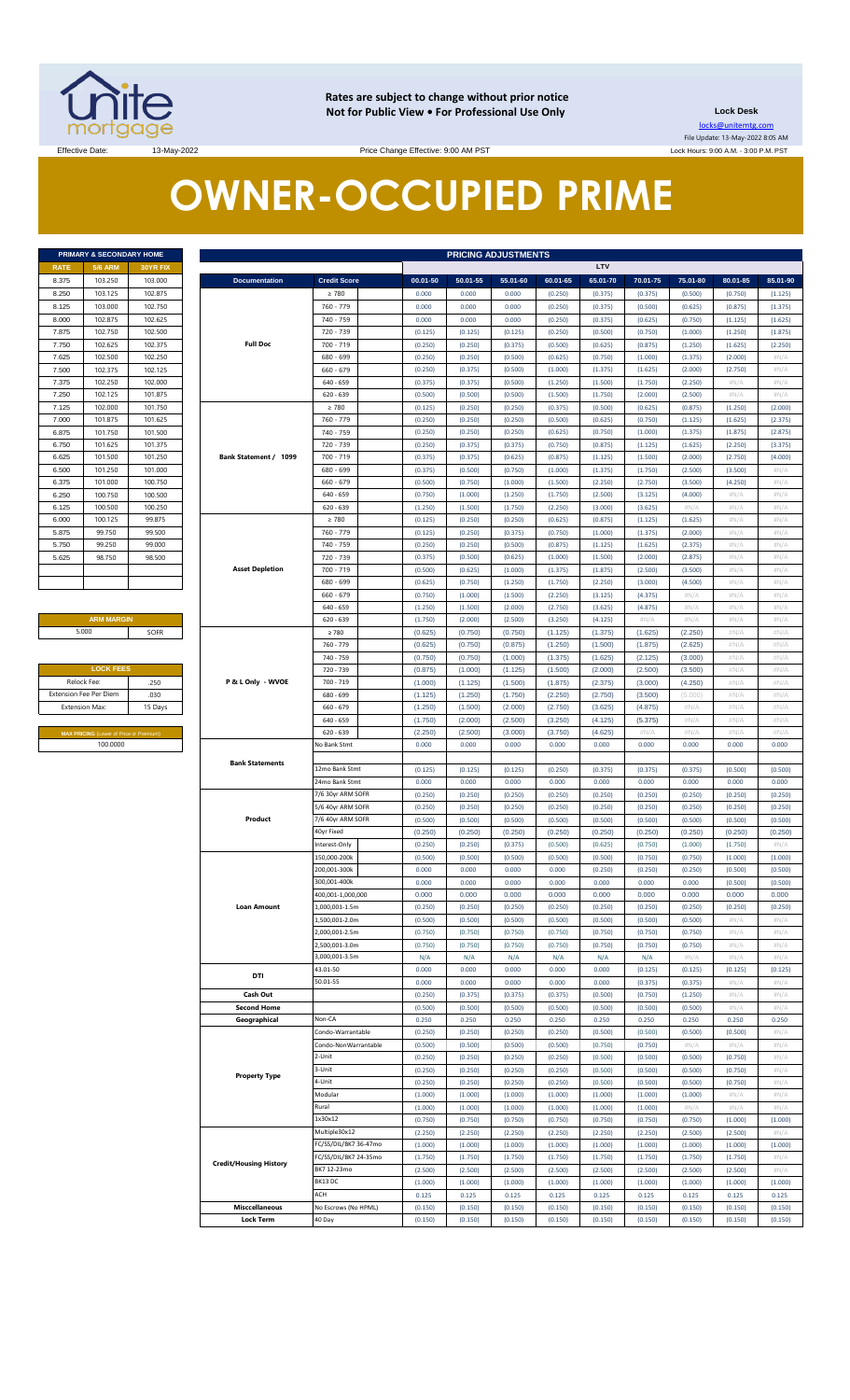

#### [V](https://unitemortgage.com/)isit: https://unitemortgage.com

The pricing engine is the Formal price given, please access it through: **Quick Pricer:** [https://un](https://unitemortgage.com/broker-resources/price-my-loan/)itemortgage.com/broker-resources/price-my-loan/

## **CALL US TODAY: 800-777-1207**

#### **ITIN PRODUCTS AND PRICING**

#### **ITIN PRIME LOANS**

#### **All Pricing is Par all adjustments are Rate adjusments.**

| 30 Year Fixed                                                            |        |        |        |        |        |        |  |  |  |  |
|--------------------------------------------------------------------------|--------|--------|--------|--------|--------|--------|--|--|--|--|
| Credit / LTV up to 60% 60.01-65% 65.01-70% 70.01-75% 75.01-80% 80.01-85% |        |        |        |        |        |        |  |  |  |  |
| > 720                                                                    | 5.875% | 6.125% | 6.250% | 6.500% | 6.750% | 7.125% |  |  |  |  |
| $700 - 719$                                                              | 6.125% | 6.250% | 6.375% | 6.625% | 6.875% | 7.250% |  |  |  |  |
| $690 - 699$                                                              | 6.250% | 6.375% | 6.625% | 6.750% | 7.250% | 7.375% |  |  |  |  |
| $680 - 699$                                                              | 6.250% | 6.375% | 6.625% | 6.750% | 7.250% |        |  |  |  |  |

|                     | **Rate Adjustments**     |        |              |                       |           |
|---------------------|--------------------------|--------|--------------|-----------------------|-----------|
|                     | SFOO (detached)          | 0.000% |              | 15 year               | $-0.250%$ |
| <b>Property</b>     | 2nd Home (detached)      | 0.000% | Loan         | 20 year               | $-0.125%$ |
| <b>Type</b>         | Condo/Townhome           | 0.500% | <b>Term</b>  | 25 year               | 0.000%    |
|                     | (Attached, No Highrises) |        |              | 30 year               | 0.000%    |
|                     | \$100,000 - \$647,200    | 0.000% | <b>Other</b> | Profit & Loss         | 0.250%    |
| Loan<br><b>Size</b> | \$647,201 - \$750,000    | 0.150% |              | <b>Bank Statement</b> | 0.250%    |
|                     | \$750,001 - \$1,250,000  | 0.300% |              | Cash Out Refi*        | 0.500%    |

| <b>LTV Parameters</b>                                        | <b>LTV Limits</b>                         | <b>LTV Limits</b>                |
|--------------------------------------------------------------|-------------------------------------------|----------------------------------|
| \$10,000 - \$647,200                                         | Max 85%*                                  | Max 85%*                         |
| \$647.201 - \$750.000                                        | Max 80%                                   | Max 80%                          |
| \$750.001 - \$1.250.000                                      | Max 75%                                   | Max 75%                          |
| 2nd Home/Condo/Townhome<br>$\alpha$<br><b>Any Gift Funds</b> | Max 80%                                   | Max 80%                          |
| *Max 85% in CA, CT, IL, NJ, and NY                           | 3 months reserves required (80.01% - 85%) | C3 or better property Condition. |

|                         | Cash Out Refinance* (Not Available in TX) |
|-------------------------|-------------------------------------------|
| $$100.000 - $647.200$   | Max 75%                                   |
| \$647.201 - \$750.000   | Max 75%                                   |
| $$750,001 - $1,250,000$ | Max 70%                                   |

No bankruptcy, foreclosure, or short sale within 4 years. View our requirements to see criteria to obtain a specific LTV.

#### **ITIN NON PRIME LOANS**

| <b>30 Year Fixed Rates</b> |           |           |           |           |                   |  |  |  |  |
|----------------------------|-----------|-----------|-----------|-----------|-------------------|--|--|--|--|
| Credit / LTV               | up to 60% | 60.01-65% | 65.01-70% | 70.01-75% | 75.01-80%         |  |  |  |  |
| >740                       | 6.125%    | 6.250%    | 6.375%    | 6.750%    | 6.990%            |  |  |  |  |
| 720 - 739                  | 6.250%    | 6.375%    | 6.750%    | 6.875%    | 7.125%            |  |  |  |  |
| $700 - 719$                | 6.375%    | 6.750%    | 6.875%    | 6.990%    | 7.250%            |  |  |  |  |
| 680 - 699                  | 6.750%    | 6.875%    | 6.990%    | 7.125%    | 7.375%            |  |  |  |  |
| 660 - 679                  | 6.875%    | 6.990%    | 7.125%    | 7.250%    | 7.500%            |  |  |  |  |
| 640 - 659                  | 7.500%    | 7.625%    | 7.750%    | 7.875%    |                   |  |  |  |  |
| $620 - 639$                | 8.125%    | 8.250%    | 8.375%    | 8.500%    | <b>Floor Rate</b> |  |  |  |  |
| No Score                   | 8.500%    | 8.625%    | 8.750%    | 8.875%    | 5.450%            |  |  |  |  |
| $600 - 619$                | 9.250%    | 9.375%    | 9.500%    | 9.625%    |                   |  |  |  |  |

|                                                        | **'Rate Adjustments**  |           |                              |                       |           |
|--------------------------------------------------------|------------------------|-----------|------------------------------|-----------------------|-----------|
|                                                        | SFOO/2nd Home          | 0.000%    | <b>Loan Size</b>             |                       |           |
| Property<br>Note:<br><b>Highrises not</b><br>eligible. | Condo/Townhome -       | 0.500%    | (Min. 640)<br>credit if Ioan | \$100,000 - \$647,200 | 0.000%    |
|                                                        | Attached               |           | $>$ \$510,400)               | \$647,201 - \$750,000 | 0.350%    |
|                                                        | Multi Family 2-4 units | 0.500%    |                              | < 15 Year Term        | $-0.375%$ |
|                                                        | Mobile on Land         | 1.000%    | Term                         | 20 Year Term          | $-0.125%$ |
|                                                        | Vacant Land            | <b>NA</b> |                              | > 25 Year Term        | 0.000%    |
|                                                        | Owner Occupied         | $0.000\%$ |                              | $LTV < 50\%$          | $-0.125%$ |
| Occupancy                                              |                        |           | Other                        | Full Doc              | 0.000%    |
|                                                        | Non-Owner              | 1.000%    |                              | All Alternative Doc   | 0.250%    |
|                                                        | Occupied (NOO)         |           |                              | Cash-Out Refi*        | 0.500%    |

| <b>LTV Parameters</b>                     | <b>LTV Limits</b> |  |  |  |
|-------------------------------------------|-------------------|--|--|--|
| \$50,000 - \$74,999                       | 70%               |  |  |  |
| \$75,000 - \$647,200                      | 80%               |  |  |  |
| \$647,201 - \$750,000 (> 640 credit)      | 75%               |  |  |  |
| Condo / Townhome / 2nd Home               | 75%               |  |  |  |
| <b>Investment property / Multi-Family</b> | 70%               |  |  |  |
|                                           |                   |  |  |  |

Need 0X30 housing history for 6 months To Qualify for 75.01% - 80

**Cash Out Refinance (> 640 Credit Min) (Not Available in TX)**

| \$100.000 - \$647.200 | Max 75% |
|-----------------------|---------|
| \$647.201 - \$750.000 | Max 70% |
|                       |         |

| <b>Max Term</b>                       |          |
|---------------------------------------|----------|
| Double Wide Mobile Home               | 20 years |
| NOO <75%                              | 20 years |
| $NOO > = 75.000$                      | 25 Years |
| SF/2nd Home/Condo/Townhome<\$75,000   | 25 Years |
| SF/2nd Home/Condo/Townhome >=\$75,000 | 30 Years |
|                                       |          |
| UW                                    | \$1.795  |

\*If cash-out >\$2,000 after loan payoff, closing costs, and prepaids. Cash-Out Refis not available in TX. High-cost mortgages (12 CFR 1026.32) are ineligible for purchase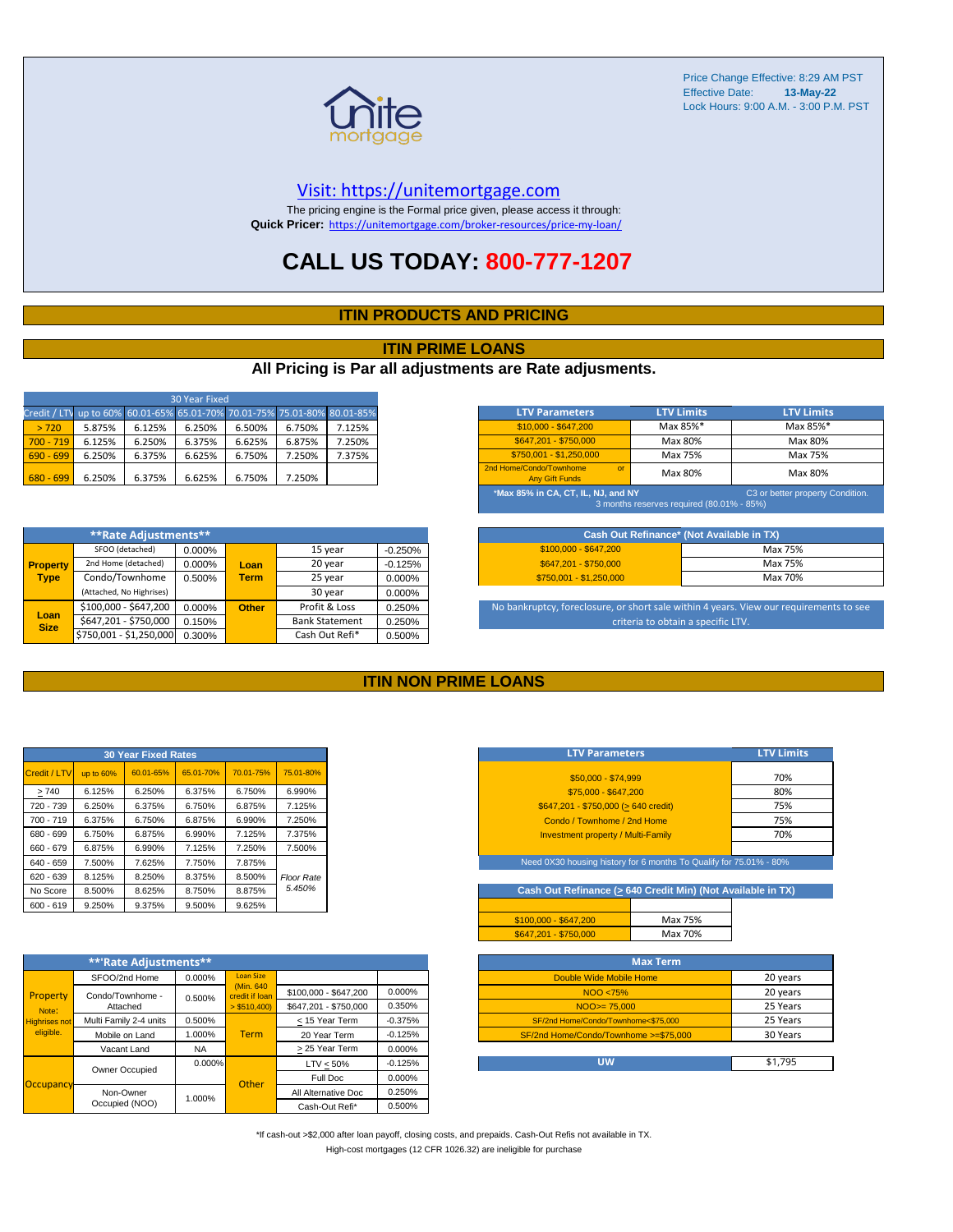



### [V](https://unitemortgage.com/)isit: https://unitemortgage.com

The pricing engine is the Formal price given, please access it through:

**Quick Pricer:** [https://un](https://unitemortgage.com/broker-resources/price-my-loan/)itemortgage.com/broker-resources/price-my-loan/

# **CALL US TODAY: 800-777-1207**

#### **CONVENTIONAL PRODUCTS AND PRICING**

|       | <b>CONFORMING LOANS</b> |                             |         |                      |                             |         |                             |       |                             |                             |         |       |         |                             |         |
|-------|-------------------------|-----------------------------|---------|----------------------|-----------------------------|---------|-----------------------------|-------|-----------------------------|-----------------------------|---------|-------|---------|-----------------------------|---------|
|       |                         | <b>DU CONF CONV 30 YEAR</b> |         |                      | <b>DU CONF CONV 20 YEAR</b> |         |                             |       | <b>DU CONF CONV 15 YEAR</b> |                             |         |       |         | <b>DU CONF CONV 10 YEAR</b> |         |
| Rate  | 10 Day                  | 25 Day                      | 40 Day  | Rate                 | 10 Day                      | 25 Day  | 40 Day                      | Rate  | 10 Day                      | 25 Day                      | 40 Day  | Rate  | 10 Day  | 25 Day                      | 40 Day  |
| 6.000 | (4.000)                 | (3.875)                     | (3.750) | 5.750                | (3.375)                     | (3.250) | (3.125)                     | 4.875 | (2.125)                     | (2.000)                     | (1.875) | 4.875 | (1.875) | (1.750)                     | (1.625) |
| 5.875 | (3.750)                 | (3.625)                     | (3.500) | 5.625                | (3.375)                     | (3.250) | (3.125)                     | 4.750 | (1.875)                     | (1.750)                     | (1.625) | 4.750 | (1.500) | (1.375)                     | (1.250) |
| 5.750 | (3.375)                 | (3.250)                     | (3.125) | 5.500                | (3.125)                     | (3.000) | (2.875)                     | 4.625 | (1.625)                     | (1.500)                     | (1.375) | 4.625 | (1.500) | (1.375)                     | (1.250) |
| 5.625 | (3.000)                 | (2.875)                     | (2.750) | 5.375                | (2.625)                     | (2.500) | (2.375)                     | 4.500 | (1.500)                     | (1.375)                     | (1.250) | 4.500 | (1.250) | (1.125)                     | (1.000) |
| 5.500 | (2.625)                 | (2.500)                     | (2.375) | 5.250                | (2.250)                     | (2.125) | (2.000)                     | 4.375 | (1.125)                     | (1.000)                     | (0.875) | 4.375 | (1.000) | (0.875)                     | (0.750) |
| 5.375 | (2.250)                 | (2.125)                     | (2.000) | 5.125                | (2.250)                     | (2.125) | (2.000)                     | 4.250 | (0.875)                     | (0.750)                     | (0.625) | 4.250 | (0.625) | (0.500)                     | (0.375) |
| 5.250 | (1.875)                 | (1.750)                     | (1.625) | 5.000                | (2.000)                     | (1.875) | (1.750)                     | 4.125 | (0.500)                     | (0.375)                     | (0.250) | 4.125 | (1.375) | (1.250)                     | (1.125) |
| 5.125 | (1.375)                 | (1.250)                     | (1.125) | 4.875                | (1.625)                     | (1.500) | (1.375)                     | 4.000 | 0.000                       | 0.125                       | 0.250   | 4.000 | (0.875) | (0.750)                     | (0.625) |
| 5.000 | (1.000)                 | (0.875)                     | (0.750) | 4.750                | (1.125)                     | (1.000) | (0.875)                     | 3.875 | 0.375                       | 0.500                       | 0.625   | 3.875 | (0.375) | (0.250)                     | (0.125) |
| 4.875 | (0.375)                 | (0.250)                     | (0.125) | 4.625                | (0.625)                     | (0.500) | (0.375)                     | 3.750 | 1.000                       | 1.125                       | 1.250   | 3.750 | 0.125   | 0.250                       | 0.375   |
| 4.750 | 0.000                   | 0.125                       | 0.250   | 4.500                | 0.000                       | 0.125   | 0.250                       | 3.625 | 1.500                       | 1.625                       | 1.750   | 3.625 | 0.875   | 1.000                       | 1.125   |
| 4.625 | 0.625                   | 0.750                       | 0.875   | 4.375                | 0.625                       | 0.750   | 0.875                       | 3.500 | 2.000                       | 2.125                       | 2.250   | 3.500 | 0.875   | 1.000                       | 1.125   |
|       |                         |                             |         |                      |                             |         |                             |       |                             |                             |         |       |         |                             |         |
|       |                         | LP CONF CONV 30 YEAR        |         | LP CONF CONV 20 YEAR |                             |         | <b>LP CONF CONV 15 YEAR</b> |       |                             | <b>LP CONF CONV 10 YEAR</b> |         |       |         |                             |         |
| Rate  | 10 Day                  | 25 Day                      | 40 Day  | Rate                 | 10 Day                      | 25 Day  | 40 Dav                      | Rate  | 10 Day                      | 25 Day                      | 40 Day  | Rate  | 10 Day  | 25 Day                      | 40 Day  |
| 6.000 | (3.875)                 | (3.750)                     | (3.625) | 5.750                | (3.125)                     | (3.000) | (2.875)                     | 4.875 | (2.000)                     | (1.875)                     | (1.750) | 4.875 | (1.750) | (1.625)                     | (1.500) |
| 5.875 | (3.500)                 | (3.375)                     | (3.250) | 5.625                | (3.250)                     | (3.125) | (3.000)                     | 4.750 | (1.625)                     | (1.500)                     | (1.375) | 4.750 | (1.375) | (1.250)                     | (1.125) |
| 5.750 | (3.250)                 | (3.125)                     | (3.000) | 5.500                | (3.125)                     | (3.000) | (2.875)                     | 4.625 | (1.500)                     | (1.375)                     | (1.250) | 4.625 | (1.125) | (1.000)                     | (0.875) |
| 5.625 | (2.750)                 | (2.625)                     | (2.500) | 5.375                | (2.500)                     | (2.375) | (2.250)                     | 4.500 | (1.375)                     | (1.250)                     | (1.125) | 4.500 | (1.125) | (1.000)                     | (0.875) |
| 5.500 | (2.500)                 | (2.375)                     | (2.250) | 5.250                | (2.125)                     | (2.000) | (1.875)                     | 4.375 | (0.875)                     | (0.750)                     | (0.625) | 4.375 | (0.875) | (0.750)                     | (0.625) |
| 5.375 | (2.125)                 | (2.000)                     | (1.875) | 5.125                | (2.250)                     | (2.125) | (2.000)                     | 4.250 | (0.500)                     | (0.375)                     | (0.250) | 4.250 | (0.500) | (0.375)                     | (0.250) |
| 5.250 | (1.750)                 | (1.625)                     | (1.500) | 5.000                | (1.875)                     | (1.750) | (1.625)                     | 4.125 | 0.000                       | 0.125                       | 0.250   | 4.125 | (0.375) | (0.250)                     | (0.125) |
| 5.125 | (1.250)                 | (1.125)                     | (1.000) | 4.875                | (1.500)                     | (1.375) | (1.250)                     | 4.000 | 0.250                       | 0.375                       | 0.500   | 4.000 | (0.250) | (0.125)                     | 0.000   |
| 5.000 | (0.875)                 | (0.750)                     | (0.625) | 4.750                | (1.000)                     | (0.875) | (0.750)                     | 3.875 | 0.750                       | 0.875                       | 1.000   | 3.875 | 0.250   | 0.375                       | 0.500   |
| 4.875 | (0.250)                 | (0.125)                     | 0.000   | 4.625                | (0.500)                     | (0.375) | (0.250)                     | 3.750 | 1.250                       | 1.375                       | 1.500   | 3.750 | 0.625   | 0.750                       | 0.875   |
| 4.750 | 0.125                   | 0.250                       | 0.375   | 4.500                | 0.000                       | 0.125   | 0.250                       | 3.625 | 1.625                       | 1.750                       | 1.875   | 3.625 | 1.125   | 1.250                       | 1.375   |
| 4.625 | 0.750                   | 0.875                       | 1.000   | 4.375                | 0.625                       | 0.750   | 0.875                       | 3.500 | 2.125                       | 2.250                       | 2.375   | 3.500 | 1.375   | 1.500                       | 1.625   |

#### **HIGH BALANCE CONFORMING**

| <b>DU HIGH BALANCE 30 YEAR</b>                                                                        |                                                                                                                  |                                                                                                                |                                                                                                                       | <b>DU HIGH BALANCE 15 YEAR</b>                                                                        |                                                                                                              |                                                                                                                     | <b>DU HIGH BALANCE 20 YEAR</b>                                                                               |      |               | <b>DU HIGH BALANCE 10 YEAR</b> |        |      |               |          |               |
|-------------------------------------------------------------------------------------------------------|------------------------------------------------------------------------------------------------------------------|----------------------------------------------------------------------------------------------------------------|-----------------------------------------------------------------------------------------------------------------------|-------------------------------------------------------------------------------------------------------|--------------------------------------------------------------------------------------------------------------|---------------------------------------------------------------------------------------------------------------------|--------------------------------------------------------------------------------------------------------------|------|---------------|--------------------------------|--------|------|---------------|----------|---------------|
| <b>Rate</b><br>6.000<br>5.875<br>5.750<br>5.625<br>5.500<br>5.375<br>5.250<br>5.125<br>5.000<br>4.875 | 10 Day<br>(2.250)<br>(2.000)<br>(1.750)<br>(1.875)<br>(1.625)<br>(1.250)<br>(1.000)<br>(0.125)<br>0.250<br>0.625 | 25 Day<br>(2.125)<br>(1.875)<br>(1.625)<br>(1.750)<br>(1.500)<br>(1.125)<br>(0.875)<br>0.000<br>0.375<br>0.750 | <b>40 Day</b><br>(2.000)<br>(1.750)<br>(1.500)<br>(1.625)<br>(1.375)<br>(1.000)<br>(0.750)<br>0.125<br>0.500<br>0.875 | <b>Rate</b><br>5.125<br>5.000<br>4.875<br>4.750<br>4.625<br>4.500<br>4.375<br>4.250<br>4.125<br>4.000 | 10 Day<br>(1.500)<br>(1.375)<br>(1.000)<br>(0.625)<br>(0.500)<br>(0.375)<br>0.000<br>0.375<br>0.875<br>2.250 | <b>25 Day</b><br>(1.375)<br>(1.250)<br>(0.875)<br>(0.500)<br>(0.375)<br>(0.250)<br>0.125<br>0.500<br>1.000<br>2.375 | 40 Day<br>(1.250)<br>(1.125)<br>(0.750)<br>(0.375)<br>(0.250)<br>(0.125)<br>0.250<br>0.625<br>1.125<br>2.500 | Rate | <b>10 Day</b> | $25$ Day<br>W                  | 40 Day | Rate | <b>10 Day</b> | $25$ Day | <b>40 Day</b> |
| 4.750<br>4.625                                                                                        | 1.000<br>L.500                                                                                                   | 1.125<br>1.625                                                                                                 | 1.250<br>1.750                                                                                                        | 3.875<br>3.750                                                                                        | 2.375<br>2.500                                                                                               | 2.500<br>2.625                                                                                                      | 2.625<br>2.750                                                                                               |      |               |                                |        |      |               |          |               |

Agency Underwriting Fee: \$ 1,095 \* NJ and WA Origination Fee \$1,195 \* NC Commitment Fee \$1,195



**MAX NET PRICING IS 104.000 HIGH BALANCE MAX NET PRICING IS 103.000 Rates and pricing are subject to change without notice.** All Rights Reserved. 05.2022 This document is limited to current Unite Mortgage Wholesale Lending Solutions, and should not be intended as legal advice, legal opinion, or any other advice on specific facts or circumstances. Such policy and practice ar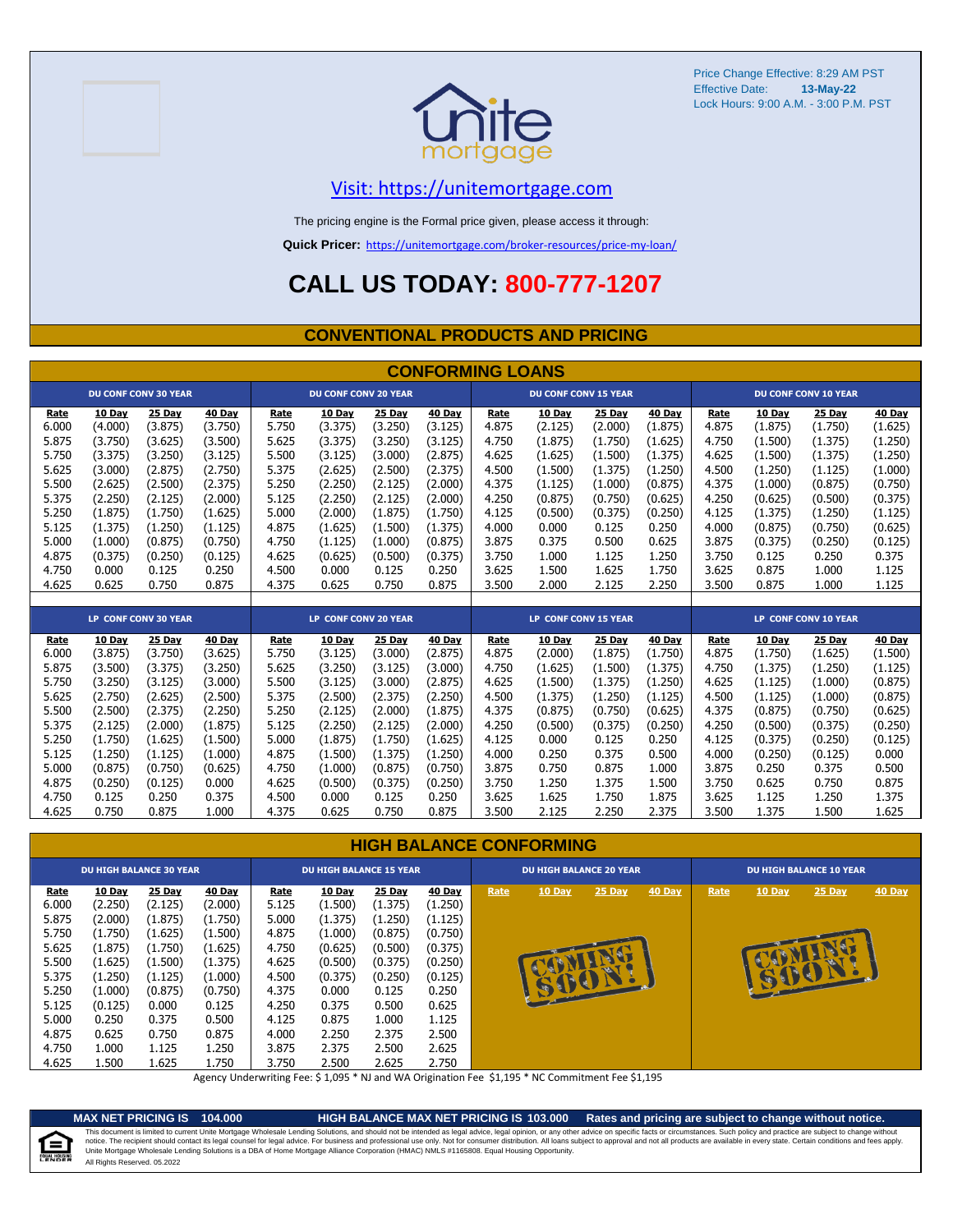



#### [V](https://unitemortgage.com/)isit: https://unitemortgage.com

The pricing engine is the Formal price given, please access it through:

**Quick Pricer:** [https://un](https://unitemortgage.com/broker-resources/price-my-loan/)itemortgage.com/broker-resources/price-my-loan/

# **CALL US TODAY: 800-777-1207**

|                                                                                                | <b>HOME AFFORDABLE PRODUCTS</b>                                                                                             |                                                                                                                      |                                                                                                                      |                                                                                                |                                                                                                                         |                                                                                                                  |                                                                                                                  |                                                                                                |                                                                                                                             |                                                                                                                      |                                                                                                                    |      |                             |
|------------------------------------------------------------------------------------------------|-----------------------------------------------------------------------------------------------------------------------------|----------------------------------------------------------------------------------------------------------------------|----------------------------------------------------------------------------------------------------------------------|------------------------------------------------------------------------------------------------|-------------------------------------------------------------------------------------------------------------------------|------------------------------------------------------------------------------------------------------------------|------------------------------------------------------------------------------------------------------------------|------------------------------------------------------------------------------------------------|-----------------------------------------------------------------------------------------------------------------------------|----------------------------------------------------------------------------------------------------------------------|--------------------------------------------------------------------------------------------------------------------|------|-----------------------------|
| <b>DU HOMEREADY 30 YEAR</b>                                                                    |                                                                                                                             |                                                                                                                      |                                                                                                                      | <b>DU HOMEREADY HIGH BALANCE 30 YEAR</b>                                                       |                                                                                                                         |                                                                                                                  | <b>LP HOME POSSIBLE 30 YEAR</b>                                                                                  |                                                                                                |                                                                                                                             |                                                                                                                      | LP HOME COOLDLE PICH MANNET 30 TEAR                                                                                |      |                             |
| Rate<br>6.125<br>6.000<br>5.875<br>5.750<br>5.625<br>5.500<br>5.375<br>5.250<br>5.125<br>5.000 | <b>25 Day</b><br>(4.000)<br>(3.750)<br>(3.375)<br>(2.875)<br>(2.750)<br>(2.375)<br>(2.000)<br>(1.375)<br>(1.250)<br>(0.750) | 40 Day<br>(3.875)<br>(3.625)<br>(3.250)<br>(2.750)<br>(2.625)<br>(2.250)<br>(1.875)<br>(1.250)<br>(1.125)<br>(0.625) | 55 Day<br>(3.750)<br>(3.500)<br>(3.125)<br>(2.625)<br>(2.500)<br>(2.125)<br>(1.750)<br>(1.125)<br>(1.000)<br>(0.500) | Rate<br>6.125<br>6.000<br>5.875<br>5.750<br>5.625<br>5.500<br>5.375<br>5.250<br>5.125<br>5.000 | <b>25 Day</b><br>(2.250)<br>(2.125)<br>(2.250)<br>(1.875)<br>(1.500)<br>(1.125)<br>(0.750)<br>(0.500)<br>0.000<br>0.250 | 40 Day<br>(2.125)<br>(2.000)<br>(2.125)<br>(1.750)<br>(1.375)<br>(1.000)<br>(0.625)<br>(0.375)<br>0.125<br>0.375 | 55 Day<br>(2.000)<br>(1.875)<br>(2.000)<br>(1.625)<br>(1.250)<br>(0.875)<br>(0.500)<br>(0.250)<br>0.250<br>0.500 | Rate<br>6.000<br>5.875<br>5.750<br>5.625<br>5.500<br>5.375<br>5.250<br>5.125<br>5.000<br>4.875 | <b>25 Day</b><br>(3.875)<br>(3.500)<br>(3.125)<br>(2.750)<br>(2.500)<br>(2.125)<br>(1.750)<br>(1.250)<br>(0.750)<br>(0.250) | 40 Day<br>(3.750)<br>(3.375)<br>(3.000)<br>(2.625)<br>(2.375)<br>(2.000)<br>(1.625)<br>(1.125)<br>(0.625)<br>(0.125) | 55 Day<br>(3.625)<br>(3.250)<br>(2.875)<br>(2.500)<br>(2.250)<br>(1.875)<br>(1.500)<br>(1.000)<br>(0.500)<br>0.000 | Rate | <b>EDIT</b><br>Day<br>15001 |

| <b>HOME READY AND HOMEPOSSIBLE CAP LIMITS</b>      |      |       |                                                                                       |      |      |       |       |       |              |  |
|----------------------------------------------------|------|-------|---------------------------------------------------------------------------------------|------|------|-------|-------|-------|--------------|--|
|                                                    |      |       | LTV <=60 60.01 - 65 65.01 - 70 70.01 - 75 75.01 - 80 80.01 - 85 85.01 - 90 90.01 - 95 |      |      |       |       |       | $95.01 - 97$ |  |
| HomeReady/Home Possible FICO >=680 Adjustment Caps | .500 | 1.500 | .500                                                                                  | .500 | .500 | 0.000 | 0.000 | 0.000 | 0.000        |  |
| HomeReady/Home Possible FICO <680 Adjustment Caps  | .500 | 1.500 | .500                                                                                  | .500 | .500 | .500  | .500  | 1.500 | 1.500        |  |

Agency Underwriting Fee: \$ 1,095 \* NJ and WA Origination Fee \$1,195 \* NC Commitment Fee \$1,195

E

**MAX NET PRICING IS 104.000 HIGH BALANCE MAX NET PRICING IS 103.000 Rates and pricing are subject to change without notice.**

All Rights Reserved. 05.2022 This document is limited to current Unite Mortgage Wholesale Lending Solutions, and should not be intended as legal advice, legal opinion, or any other advice on specific facts or circumstances. Such policy and practice ar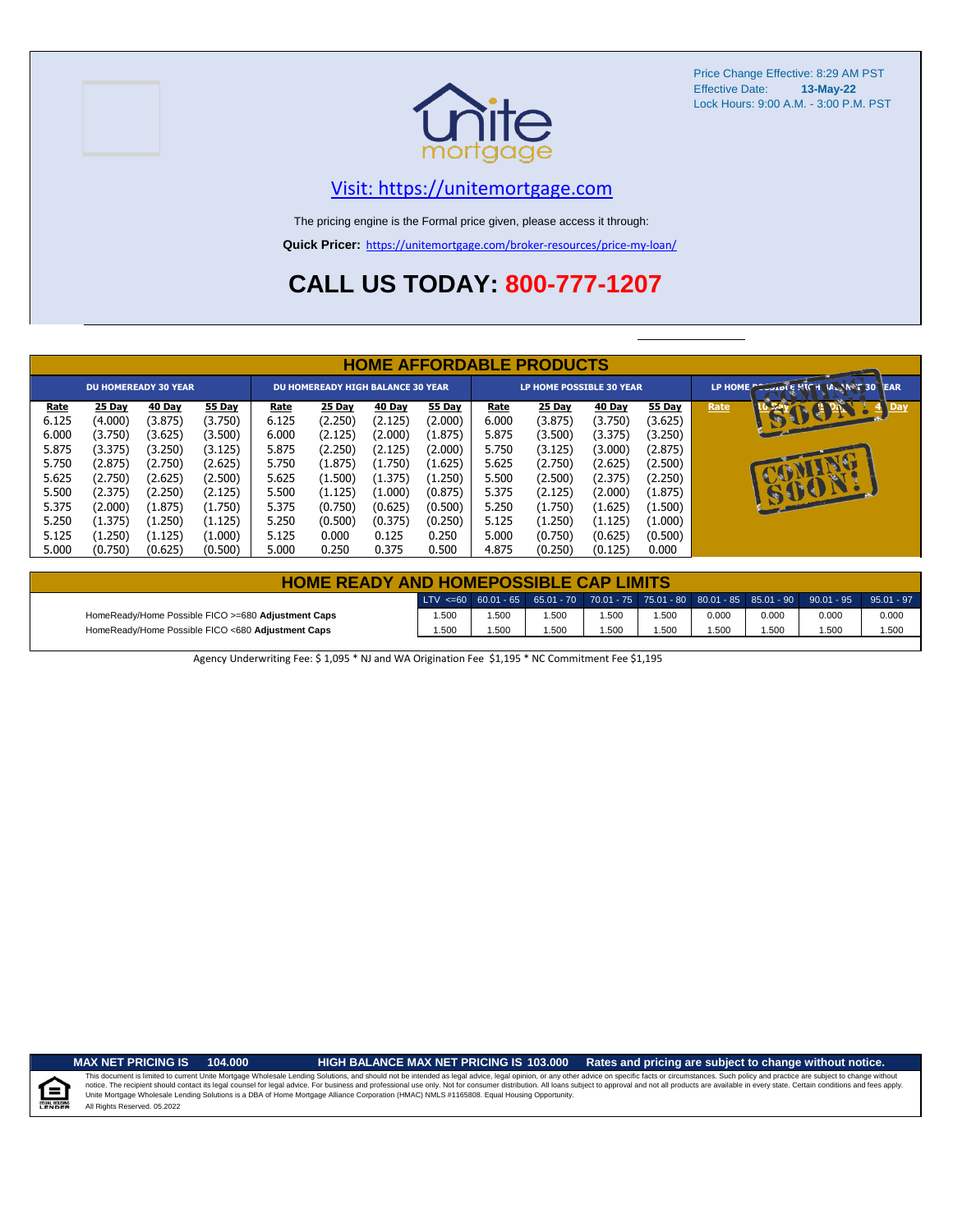

### [V](https://unitemortgage.com/)isit: https://unitemortgage.com

The pricing engine is the Formal price given, please access it through:

**Quick Pricer:** [https://un](https://unitemortgage.com/broker-resources/price-my-loan/)itemortgage.com/broker-resources/price-my-loan/

# **CALL US TODAY: 800-777-1207**

|                                                                 | <b>CONVENTIONAL PRICING ADJUSTMENTS</b>                                                |              |                         |              |              |              |                    |              |                      |              |  |  |  |
|-----------------------------------------------------------------|----------------------------------------------------------------------------------------|--------------|-------------------------|--------------|--------------|--------------|--------------------|--------------|----------------------|--------------|--|--|--|
| Credit Score / LTV                                              | Loan Terms > 15 years                                                                  | $LTV \le 60$ | $60.01 - 70$            | $70.01 - 75$ | $75.01 - 80$ | $80.01 - 85$ | $85.01 - 90$       | $90.01 - 95$ | $95.01 - 97$         | >97.00%      |  |  |  |
| $740+$                                                          |                                                                                        | 0.000        | 0.250                   | 0.250        | 0.500        | 0.250        | 0.250              | 0.250        | 0.750                | 0.750        |  |  |  |
| 720 - 739                                                       |                                                                                        | 0.000        | 0.250                   | 0.500        | 0.750        | 0.500        | 0.500              | 0.500        | 1.000                | 1.000        |  |  |  |
| 700 - 719                                                       |                                                                                        | 0.000        | 0.500                   | 1.000        | 1.250        | 1.000        | 1.000              | 1.000        | 1.500                | 1.500        |  |  |  |
| 680 - 699                                                       |                                                                                        | 0.000        | 0.500                   | 1.250        | 1.750        | 1.500        | 1.250              | 1.250        | 1.500                | 1.500        |  |  |  |
| 660 - 679                                                       |                                                                                        | 0.000        | 1.000                   | 2.250        | 2.750        | 2.750        | 2.250              | 2.250        | 2.250                | 2.250        |  |  |  |
| 640 - 659                                                       | 0.500                                                                                  | 1.250        | 2.750                   | 3.000        | 3.250        | 2.750        | 2.750              | 2.750        | 2.750                |              |  |  |  |
| 620-639                                                         |                                                                                        | 0.500        | 1.500                   | 3.000        | 3.000        | 3.250        | 3.250              | 3.250        | 3.500                | 3.500        |  |  |  |
|                                                                 | Cash Out (Ex. Student Loan Only) All Loan Terms. Cumulative with above adjust.         | $LTV \le 60$ | $60.01 - 70$            | $70.01 - 75$ | $75.01 - 80$ |              |                    |              |                      |              |  |  |  |
| $740+$                                                          |                                                                                        | 0.375        | 0.625                   | 0.625        | 0.875        |              |                    |              |                      |              |  |  |  |
| 720 - 739                                                       |                                                                                        | 0.375        | 1.000                   | 1.000        | 1.125        |              |                    |              |                      |              |  |  |  |
| 700 - 719                                                       |                                                                                        | 0.375        | 1.000                   | 1.000        | 1.125        |              |                    |              |                      |              |  |  |  |
| 680 - 699                                                       |                                                                                        | 0.375        | 1.125                   | 1.125        | 1.750        |              |                    |              |                      |              |  |  |  |
| 660 - 679                                                       |                                                                                        | 0.625        | 1.125                   | 1.125        | 1.875        |              |                    |              |                      |              |  |  |  |
| 640 - 659                                                       | 0.625                                                                                  | 1.625        | 1.625                   | 2.625        |              |              |                    |              |                      |              |  |  |  |
| 620 - 639                                                       |                                                                                        | 0.625        | 1.625                   | 1.625        | 3.125        |              |                    |              |                      |              |  |  |  |
| All Loan Terms<br><b>Other Price Adjustments</b>                | Cumulative with above adjustments                                                      | $LTV \le 60$ | $60.01 - 65$            | $65.01 - 70$ | $70.01 - 75$ | $75.01 - 80$ | $80.01 - 85$       | $85.01 - 90$ | $90.01 - 95$         | $95.01 - 97$ |  |  |  |
| High Balance Purchase and R/T Refinance                         |                                                                                        | 0.500        | 0.750                   | 0.750        | 0.750        | 1.000        | 1.000              | 1.000        | 1.000                | 1.000        |  |  |  |
| High Balance Cash-Out Refinance                                 |                                                                                        |              | 1.500                   | 1.500        | 1.500        | 1.750        | <b>NA</b>          | <b>NA</b>    | <b>NA</b>            | <b>NA</b>    |  |  |  |
| High Balance ARMs (Adjustment Based on CLTV)                    |                                                                                        |              | 0.750                   | 0.750        | 0.750        | 1.500        | 1.500              | 1.500        | 1.750                | 1.750        |  |  |  |
| <b>ARMs</b>                                                     | 0.000                                                                                  | 0.000        | 0.000                   | 0.000        | 0.000        | 0.000        | 0.000              | 0.250        | <b>NA</b>            |              |  |  |  |
| HomeReady/Home Possible FICO >=680 Adjustment Caps              |                                                                                        | 1.500        | 1.500                   | 1.500        | 1.500        | 1.500        | 0.000              | 0.000        | 0.000                | 0.000        |  |  |  |
| HomeReady/Home Possible FICO <680 Adjustment Caps               |                                                                                        | 1.500        | 1.500                   | 1.500        | 1.500        | 1.500        | 1.500              | 1.500        | 1.500                | 1.500        |  |  |  |
| <b>Investment Properties</b>                                    |                                                                                        | 2.125        | 2.125                   | 2.125        | 2.125        | 3.375        | 4.125              | <b>NA</b>    | <b>NA</b>            | <b>NA</b>    |  |  |  |
| Second Home                                                     |                                                                                        | 1.125        | 1.625                   | 1.625        | 2.125        | 3.375        | 4.125              | 4.125        | 4.125                | 4.125        |  |  |  |
| Manufactured home                                               |                                                                                        | 0.500        | 0.500                   | 0.500        | 0.500        | 0.500        | 0.500              | 0.500        | 0.500                | 0.500        |  |  |  |
| 2-4 Unit Properties (3-4 unit max LTV is 75% (DU) and 80% (LP)) |                                                                                        | 1.000        | 1.000                   | 1.000        | 1.000        | 1.000        | 1.000              | <b>NA</b>    | <b>NA</b>            | <b>NA</b>    |  |  |  |
|                                                                 | Condos - Loan Terms > 15Y (does not apply to Detached building types)                  | 0.000        | 0.000                   | 0.000        | 0.000        | 0.750        | 0.750              | 0.750        | 0.750                | 0.750        |  |  |  |
|                                                                 | Escrow Waiver (LTV >80% not available in NM, LTV >90% does not apply to HB Nationwide) | 0.000        | 0.000                   | 0.000        | 0.000        | 0.000        | 0.000              | 0.000        | 0.000                | <b>NA</b>    |  |  |  |
|                                                                 |                                                                                        |              |                         |              |              |              |                    |              |                      |              |  |  |  |
| UW Waiver Fee (ALL LTV) - based on loan size                    |                                                                                        |              |                         |              |              |              |                    |              |                      |              |  |  |  |
|                                                                 | <b>ALL SUBORDINATE FINANCING .375%</b>                                                 |              |                         |              |              |              |                    |              |                      |              |  |  |  |
| <b>LTV Range</b>                                                | <b>CLTV Range</b>                                                                      |              | Credit Score < 720      |              |              |              | Credit Score > 720 |              |                      |              |  |  |  |
| $\leq 65.00\%$                                                  | $80.01\% - 95.00\%$                                                                    |              | 0.500                   |              |              |              | 0.250              |              |                      |              |  |  |  |
| 65.01% - 75.00%                                                 | $80.01\% - 95.00\%$                                                                    |              | 0.750                   |              |              |              | 0.500              |              |                      |              |  |  |  |
| 75.01% - 95.00%                                                 | $90.01\% - 95.00\%$                                                                    |              | 1.000                   |              |              |              | 0.750              |              |                      |              |  |  |  |
| 75.01% - 90.00%                                                 | 76.01% - 90.00%                                                                        |              | 1.000                   |              |              |              | 0.750              |              |                      |              |  |  |  |
| ≤ 95.00%                                                        | $95.01\% - 97.00\%$                                                                    |              | 1.500                   |              |              |              | 1.500              |              |                      |              |  |  |  |
|                                                                 |                                                                                        |              |                         |              |              |              |                    |              |                      |              |  |  |  |
|                                                                 | <b>LOCK EXTENSIONS - RELOCKS - OTHER CHANGES</b>                                       |              |                         |              |              |              |                    |              |                      |              |  |  |  |
|                                                                 |                                                                                        |              |                         |              |              |              |                    |              |                      |              |  |  |  |
|                                                                 |                                                                                        |              | <b>Lock Extensions:</b> |              |              |              |                    |              |                      |              |  |  |  |
| 1-4 days                                                        | .03/day                                                                                |              |                         |              |              |              |                    |              |                      |              |  |  |  |
| 5 days                                                          | 0.125                                                                                  |              |                         |              |              |              |                    |              | 10 Day Lock Expires: | 05/23/22     |  |  |  |
| 7 days                                                          | 0.187                                                                                  |              |                         |              |              |              |                    |              | 25 Day Lock Expires: | 06/07/22     |  |  |  |
| 10 days                                                         | 0.250                                                                                  |              |                         |              |              |              |                    |              | 40 Day Lock Expires: | 06/22/22     |  |  |  |

| 15 days                                     | 0.375                 |                                                   |                                      |
|---------------------------------------------|-----------------------|---------------------------------------------------|--------------------------------------|
| <b>Relocks:</b>                             | <b>Other Changes:</b> |                                                   |                                      |
| Worse Case pricing plus additional .250 hit | Loan Program          | Worse Case if moving into different delivery type |                                      |
|                                             | Rate Change           | Not subject to worse case pricing                 | Locks expiring on a non busines<br>. |

s day are good through the following business day.

Agency Underwriting Fee: \$ 1,095 \* NJ and WA Origination Fee \$1,195 \* NC Commitment Fee \$1,195

| ñ<br>٠ |
|--------|

| <b>T PRICING IS</b><br>104.000 |  |
|--------------------------------|--|
|--------------------------------|--|

**MAX NET PRICING IS 104.000 Rates and prices are subject to change without notice.** 25/30 YR.: 2.960% 1 YR Libor: 0.360%

APOR: 15/20 YR.: 2.500% 1 YR CMT: 0.120%

All Rights Reserved. 05.2022 This document is limited to current Unite Mortgage Wholesale Lending Solutions, and should not be intended as legal advice, legal opinion, or any other advice on specific facts or circumstances. Such policy and practice ar